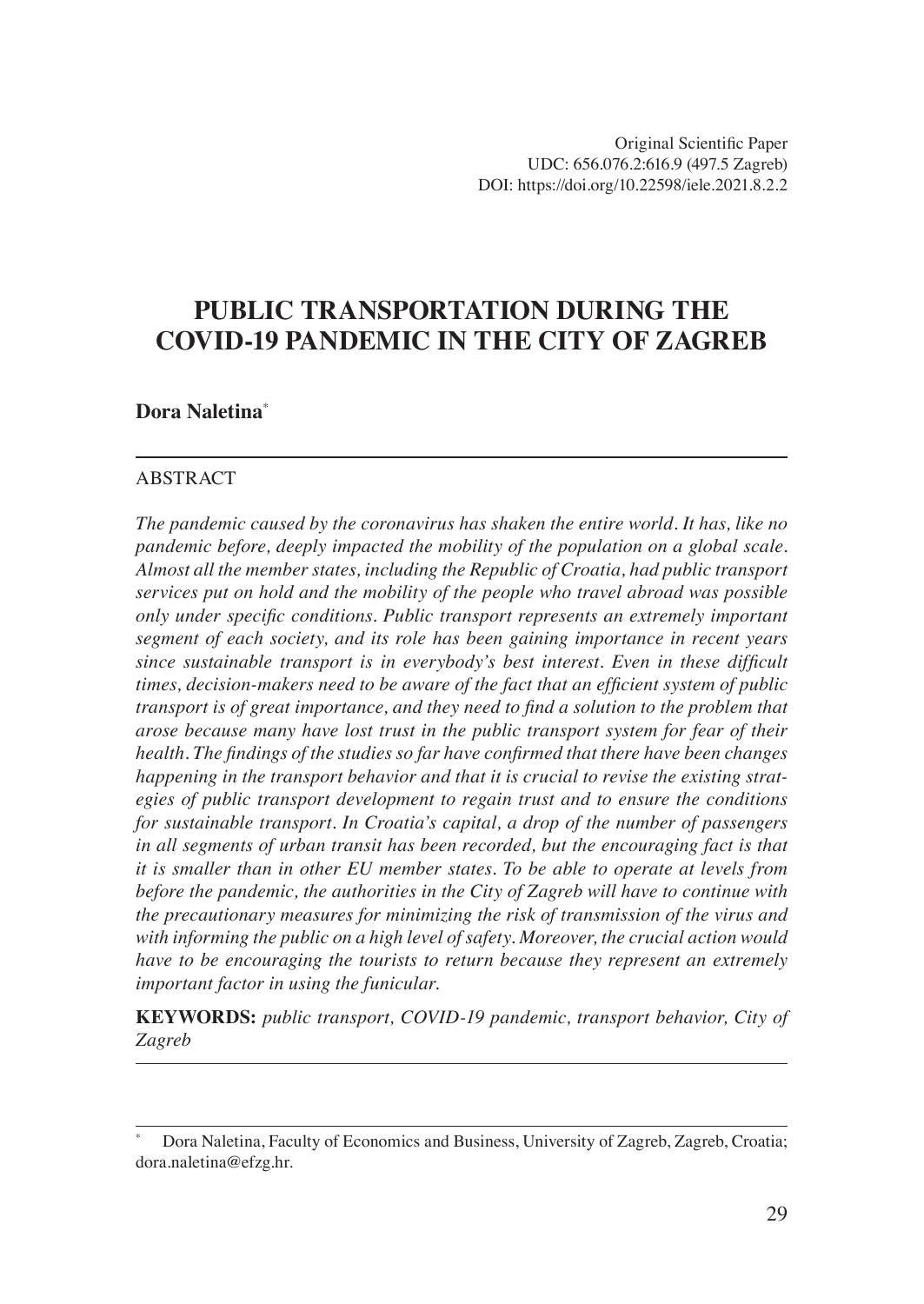### **1. INTRODUCTION**

The pandemic caused by the coronavirus has, like an earthquake, shaking the entire world and is still affecting the population globally.<sup>1</sup> It has affected all the segments of the society, the transportation sector included. While it has been necessary to ensure the same, and an even higher level of efficiency regarding the freight transport, first and foremost because of the transportation of medical supplies<sup>2</sup>, passenger transportation, especially public transport, has experienced limitations and even complete bans at certain points. Passenger transport has been affected by the fact that many had to work from home due to the lockdowns. Some cities have recorded a drop of 80% in public passenger transport<sup>3</sup>. It is indisputable that there is a widely accepted opinion on how public transportation represents a high risk regarding the spread of the coronavirus since it operates with enclosed vehicles (tram, bus, and train).

Public transport in urban areas is vital for the functioning of the city and its inhabitants and the pandemic has supported this statement even more. City offices have to ensure that events such as this pandemic do not impede public transit.<sup>4</sup> Most global capital cities have been meeting transport demand through high-quality systems of public transport.<sup>5</sup> As the answer to the pandemic caused by the coronavirus and with the aim of protecting the general population, almost all countries have adopted certain regulations to minimize the risk of virus transmission.<sup>6</sup> To stop the virus from spreading, it has been of great importance to reduce social interaction in everyday life and this has

<sup>1</sup> Przybylowski, A., Stelmak, S., Suchanek, M.: *Mobility behaviour in view of the impact of the COVID-19 pandemic—public transport users in Gdansk case study*, Sustainability, 13(1)2021, [https://doi.org/10.3390/su13010364], p. 364. [https://doi.org/10.3390/su13010364], p. 364.

<sup>&</sup>lt;sup>2</sup> [https://ec.europa.eu/info/live-work-travel-eu/coronavirus-response/transportationduring-pandemic\_en], accessed on 26/08/2021.

Bernhardt, J.: *Decline in ridership, adapted timetables and disinfection-robots - The impact of Corona/Covid-10 on public transport*, Urban Transport Magzine, 25.03.2020. [https:// www.urban-transport-magazine.com/en/decline-in-ridership-adapted-timetables-and-disinfection-robots-the-impact-of-corona-covid-10-on-public-transport/], accessed on 05/09/2021.

<sup>4</sup> The International Association of Public Transport (UITP): *Public transport is COVID safe*. Brussels: UITP, October 2020. [https://cms.uitp.org/wp/wp-content/uploads/2020/10/Policy-Brief-PTisCOVID-Safe.pdf], accessed on 05/09/2021.

<sup>5</sup> Schmöcker, J. D., Bell, M. G., Lam, W. H. (2010): *Importance of public transport*, Journal of Advanced Transportation, 38(1)(2010), [https://doi.org/10.1002/atr.5670380102], pp. 1-14.

Zhen, J., Chan, C., Schoonees, A., Apatu, E., Thabane, L., Young, T.: *Transmission of respiratory viruses when using public ground transport: A rapid review to inform public health recommendations during the COVID-19 pandemic*, South African Medical Journal, 110(June 2020), [https://doi.org/ 10.7196/SAMJ.2020.v110i6.14751], pp. 478-483.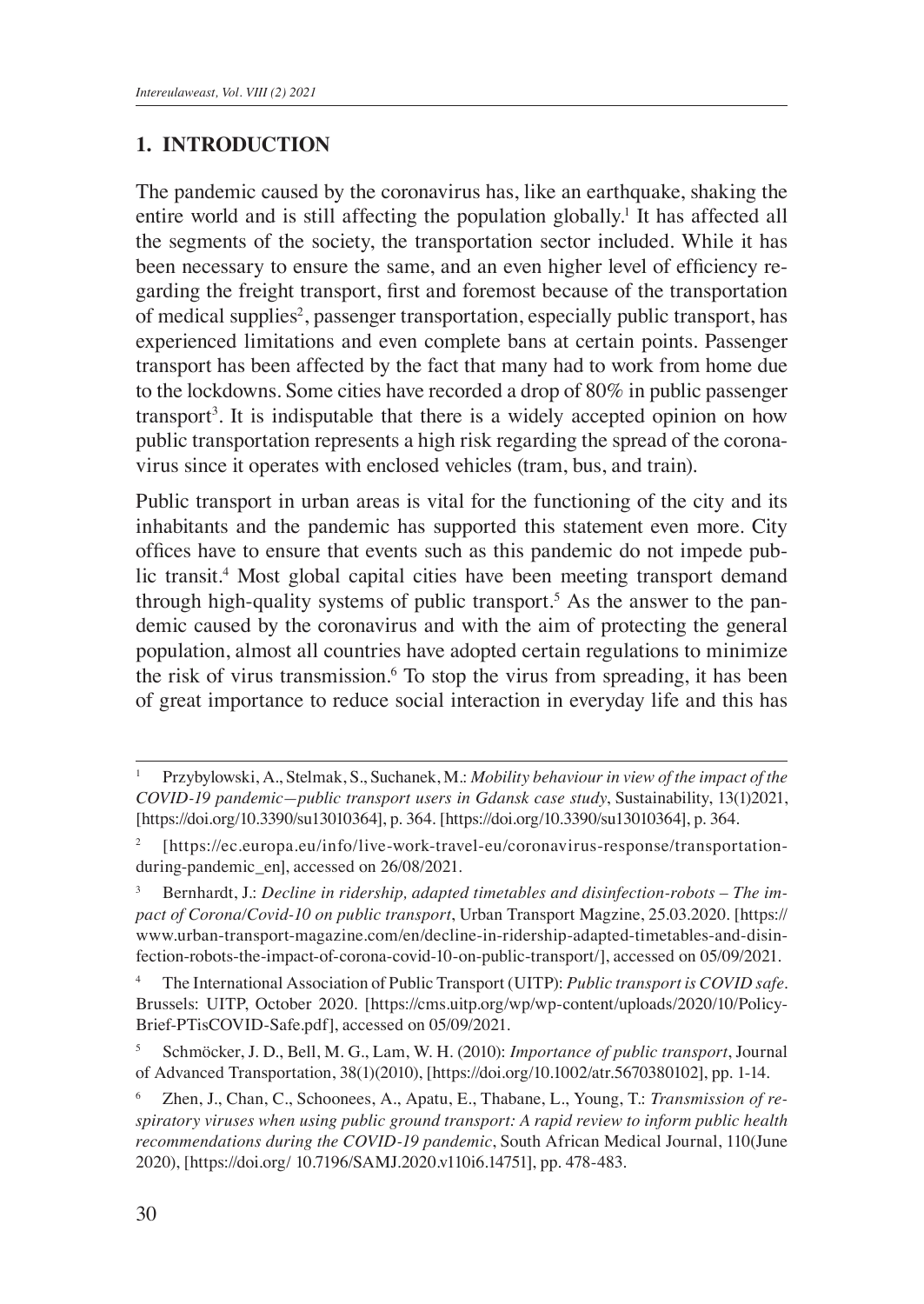affected both private and public transportation.<sup>7</sup> The challenge of reducing this risk has not skipped Croatia either and the authorities have been trying to limit the number of passengers in urban public transport to help prevent the transmission of the coronavirus. We should try to make the most of this unexpected crisis because it has created the opportunity to transfer the focus from the segments such as new and modern technological interventions, methodology for managing the products and services, and sustainable mobility to other aspects such as individual and collective responsibility regarding public health during the crisis.<sup>8</sup>

The topic of this paper is the pandemic and the measures taken by the decision-makers and how they have affected the public transport sector. Principally, based on the overview of the existing research, the goal was to establish whether the pandemic has prompted the changes in the behavior in transport. More precisely, whether the passengers' preferences towards the use of public transport services have changed. Together with the analysis of the existing research, the statistical data for the public urban transport for the capital city of the Republic of Croatia – Zagreb will also be analyzed and presented. The paper is conceptualized in four sections. The introductory section explains the research problem, followed by the overview of the existing research, with the focus on urban public transport during the pandemic, with special attention given to the measures introduced for preventing the coronavirus from spreading in public transport. The third section focuses on public transportation in the Republic of Croatia during the pandemic, with special emphasis on the analysis of the statistical data for the country's capital (Zagreb). The fourth section presents the concluding remarks.

### **2. PUBLIC TRANSPORT IN THE PANDEMIC TIMES**

This section of the paper provides an overview of the selected studies that focus on the impact of the coronavirus pandemic on public transport and look into its influence on the consumers' behavior. The second subsection considers the measures implemented with the aim of reducing the risk of virus transmission in public transport.

Rasca, S., Markvica, K., Ivanschitz, B. P.: *Impacts of COVID-19 and pandemic control measures on public transport ridership in European urban areas–The cases of Vienna, Innsbruck, Oslo, and Agder*, Transportation Research Interdisciplinary Perspectives, Vol. 10(June)2021, [https://doi.org/10.1016/j.trip.2021.100376], p. 100376.

<sup>8</sup> Budd, L., Ison, S.: *Responsible Transport: A post-COVID agenda for transport policy and practice*, Transportation Research Interdisciplinary Perspectives, 6(July 2021), [https:// doi.org/10.1016/j.trip.2020.100151], p. 100151.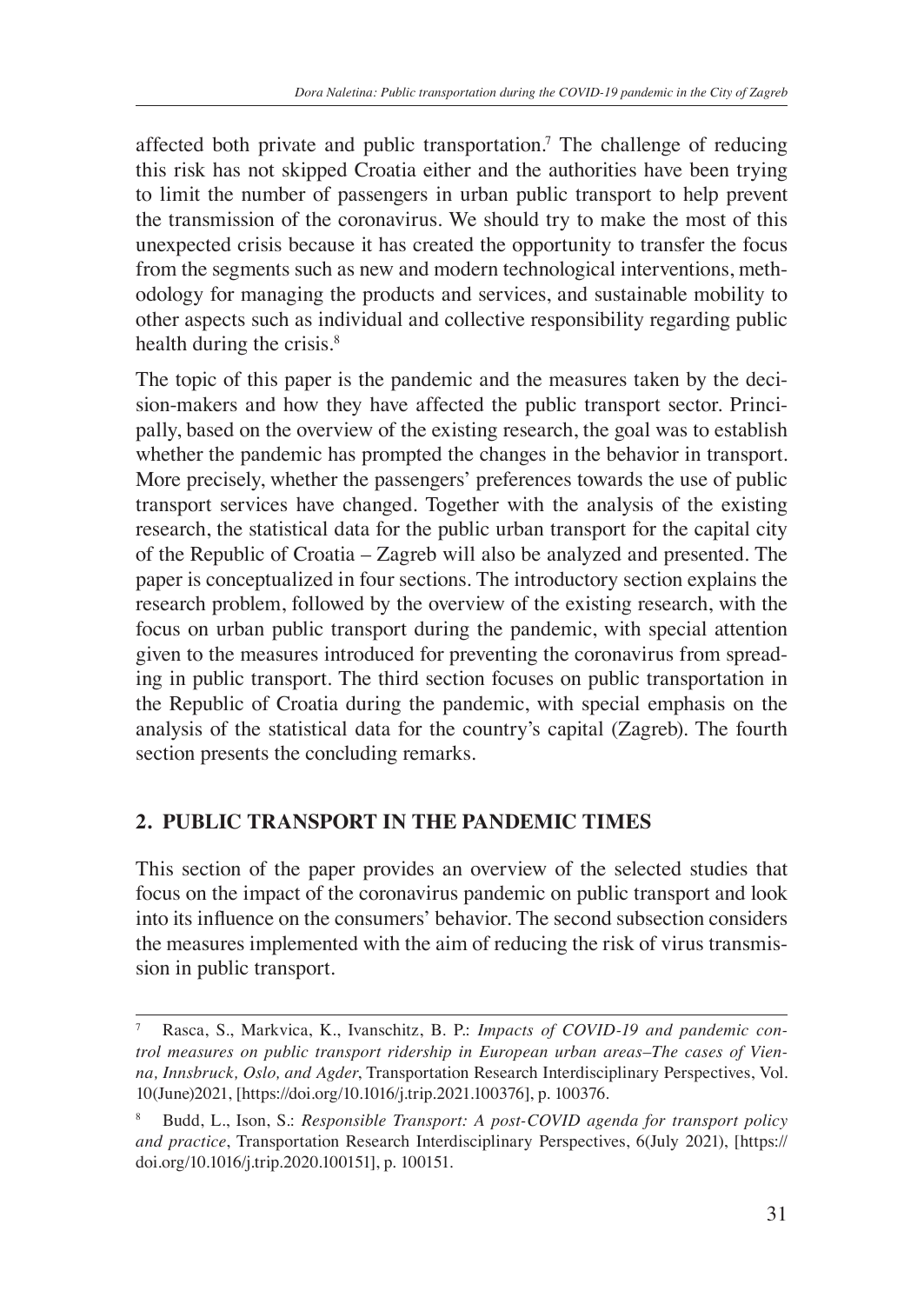### *2.1. LITERATURE OVERVIEW*

In times of great crisis, such as we are experiencing today, transport services are certainly of vital importance. They are also susceptible to rapid changes.<sup>9</sup> Safety measures that have been implemented during the pandemic have made public transport probably the safest place on Earth. If these measures were used in other high-risk segments of our everyday lives, the spreading of the disease would be considerably slower. For example, the research conducted in France shows that only 1.2% of the cases in the cluster relate to the transportation sector (whether it is air, maritime, or railway transport).<sup>10</sup> Less contact among the passengers in public transport considerably reduces the possibility of virus transmission. Therefore, some countries have decided to introduce strict measures. In Japan, people were forbidden to converse on the subway, despite the fact that it is one of the busiest subways in the world.<sup>11</sup> More and more studies are proving that the results of the measures against the COVID-19 implemented in public transport are considerably more effective than in other sectors.<sup>12</sup>

The coronavirus pandemic has influenced all segments of our lives, especially the mobility of the entire global population. To be able to establish whether there has been a change in consumers' behavior i.e., whether the preferences for specific forms of transport have remained the same, Eisenmann et al. (March 2021) conducted research on the sample of 1000 respondents in Germany. The results for the spring of 2020 show that more people used only one mode of transport compared to the period before the pandemic. Men used public transport less often (a drop from 22% to 10%). A drop was recorded for women as well, but on a smaller scale (from 24% to 15%). During the period of the complete lockdown, individual transport gained on importance (private cars in particular).13 While senior citizens are less likely to use the pub-

<sup>9</sup> Borkowski, P., Jażdżewska-Gutta, M., Szmelter-Jarosz, A.: *Lockdowned: Everyday mobility changes in response to COVID-19*, Journal of Transport Geography, 90(January 2021), [https://doi.org/10.1016/j.jtrangeo.2020.102906], p. 102906.

<sup>10</sup> Culbertson, A., Aguilar-Garcia, C.: *Coronavirus: Why public transport could be safer than we thought*, Sky News, 07.10.2021. [https://news.sky.com/story/coronavirus-why-publictransport-could-be-safer-than-we-thought-12091657], accessed on 11/10/2021.

<sup>11</sup> Culbertson, A., Aguilar-Garcia, C.: *Coronavirus: Why public transport could be safer than we thought*, Sky News, 07.10.2021. [https://news.sky.com/story/coronavirus-why-publictransport-could-be-safer-than-we-thought-12091657], accessed on 11/10/2021.

<sup>12</sup> The International Association of Public Transport (UITP): *Public transport is COVID safe*. Brussels: UITP, October 2020. [https://cms.uitp.org/wp/wp-content/uploads/2020/10/ Policy-Brief-PTisCOVID-Safe.pdf], accessed on 05/09/2021.

<sup>13</sup> Eisenmann, C., Nobis, C., Kolarova, V., Lenz, B., Winkler, C.: *Transport mode use during the COVID-19 lockdown period in Germany: The car became more important, pub-*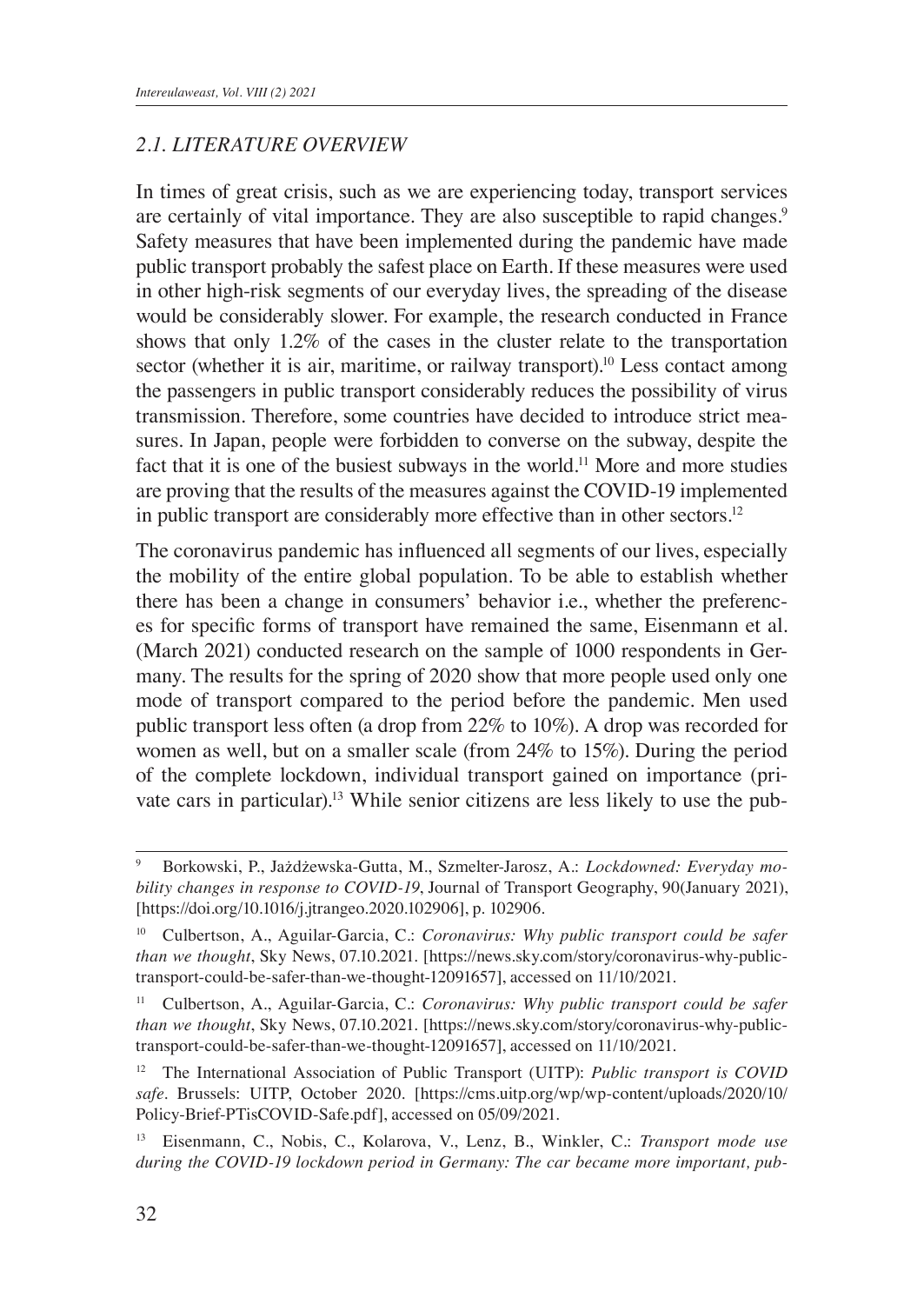lic transport services during the pandemic, they are more likely to use these services if there were precautionary measures to be followed.<sup>14</sup> Przybylowski et al. (December 2020) carried out primary research in Gdansk (Poland) to establish whether the pandemic has had an impact on the mobility of the consumers i.e., more importantly, how it has reflected on consumers' preferences regarding the use of the public transport services. The key hypothesis of the research was that the pandemic makes passengers avoid public transport and the results confirm this hypothesis. 90% of the respondents confirm they have reduced or completely stopped using the public transport services in the times of the pandemic. The results have also revealed one alarming fact: one-quarter of the respondents stated they would not use the public transport services even when the pandemic is over because they think it will never be safe again.<sup>15</sup> This definitely does not comply with the goals the European Commission has set, and which mandate the use of different measures, so the citizens are encouraged to use public transport, all with the aim to reduce pollution and achieve a higher level of sustainability in transport. It is worrying that there is still a stigma about public transport being high-risk in times of pandemics, which has also prompted the rise in the use of private cars as the mode of transport. It is a sad fact that many governments have diverted people from using public transport without consulting the experts. These decisions have often been influenced by the media and that is why many are encouraged to use other modes of transportation. People are feeling unsafe in public spaces, public transport included, which shows how their behavior has changed.<sup>16</sup> The frameworks that have been drawn for public transport development<sup>17</sup> and sustainable individual transport are influenced by the fact that more people have started using their

*lic transport lost ground*, Transport policy, 103(March 2021), [https://doi.org/10.1016/j.tranpol.2021.01.012], pp. 60-67.

<sup>14</sup> Abdullah, M., Ali, N., Dias, C., Campisi, T., Javid, M. A*.: Exploring the Traveler's Intentions to Use Public Transport during the COVID-19 Pandemic While Complying with Precautionary Measures*, Applied Sciences, 11(8)2021, [https://doi.org/10.3390/app11083630], p. 3630.

<sup>&</sup>lt;sup>15</sup> European Commission: Clean transport, Urban transport, Public transport. [https://ec.europa.eu/transport/themes/urban/urban\_mobility/urban\_mobility\_actions/public\_transport\_ en], accessed on 11/09/2021.

<sup>&</sup>lt;sup>16</sup> The International Association of Public Transport (UITP): *Public transport is COVID safe*. Brussels: UITP, October 2020. [https://cms.uitp.org/wp/wp-content/uploads/2020/10/ Policy-Brief-PTisCOVID-Safe.pdf], accessed on 05/09/2021.

<sup>17</sup> Eisenmann, C., Nobis, C., Kolarova, V., Lenz, B., Winkler, C.: *Transport mode use during the COVID-19 lockdown period in Germany: The car became more important, public transport lost ground*, Transport policy, 103(March 2021), [https://doi.org/10.1016/j.tranpol. 2021.01.012], pp. 60-67.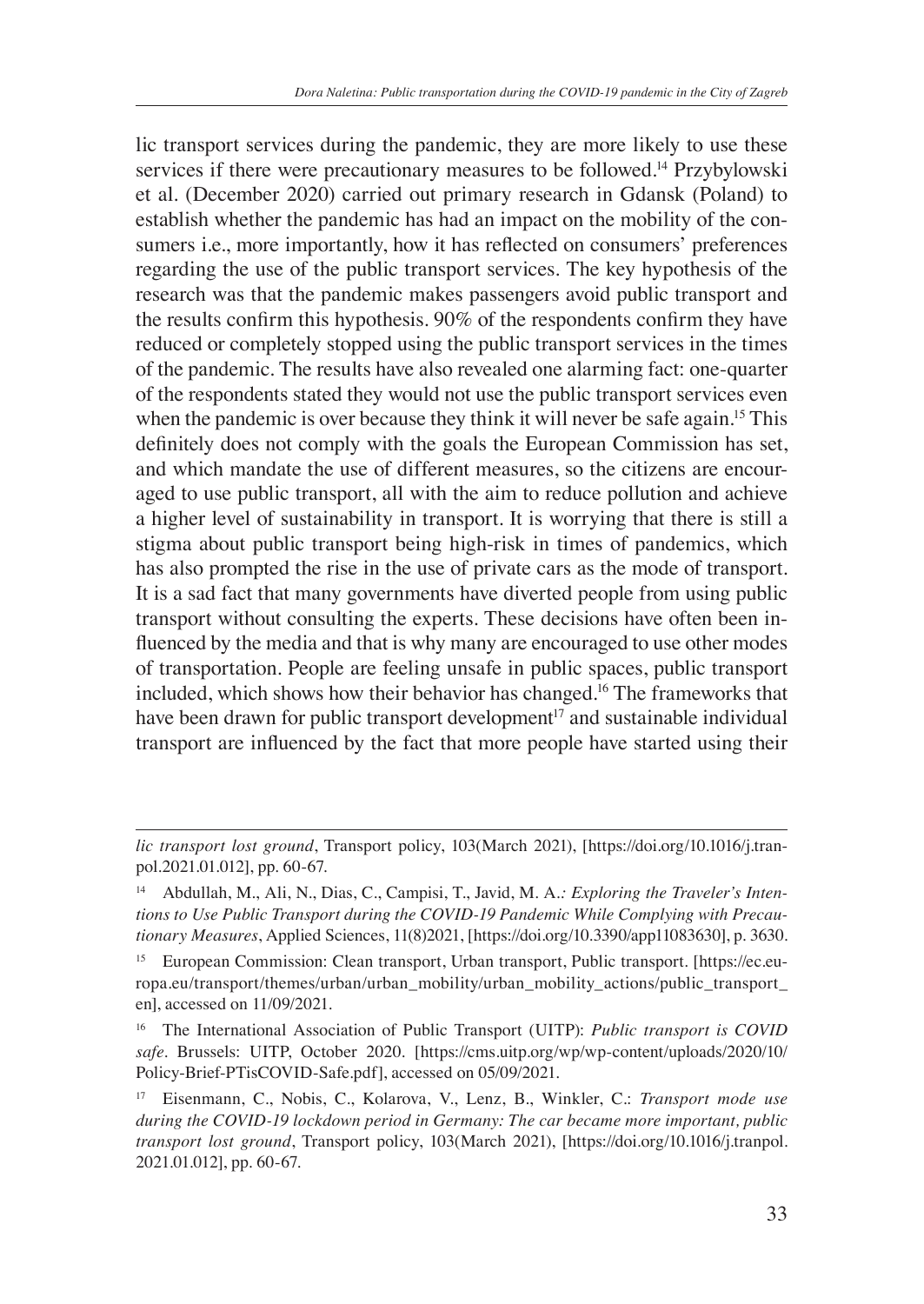private vehicles.18 The research conducted by the European Investment Bank proves the hypothesis that people are concerned about their health and therefore afraid of using public transport during the coronavirus crisis.<sup>19</sup>

Since viruses spread through close contact, public transport has suffered a huge blow due to the coronavirus pandemic because people avoid enclosed and crowded places.<sup>20</sup> It is therefore understandable that people do not want to use any of the options provided by the public transport services (bus, train, subway, light rail, ride-hail) together with shared mobility options like bikes and scooters, and that their use has dropped by 86% in the Italian regions that have experienced terrible consequences of the coronavirus spread (Milan and Lombard).<sup>21</sup> It seems that the effects of the pandemic on public transport depend not only on the measures implemented by the authorities and the number of people infected by COVID-19 but also on the size of the urban area and the time the outbreak happened.<sup>22</sup> Borkowski et al. have based their research on the hypothesis that the coronavirus pandemic has undisputedly impacted the everyday mobility of the population, but this does not mean that public transport should be regarded as a route for transmitting the virus. The primary research that was conducted in Poland suggests that individual travel time was reduced by 66% across all age groups. However, different occupations mean different reductions in travel time. Those who did not work from home report the least reductions in commuting, but overall reductions go as far as 50% because of the reduced use of public transport for activities other than work (leisure activities, shopping).<sup>23</sup>

<sup>21</sup> Krell, K., Hunkin, S.: *Making Public Transport safe & acceptable in times of cOVID-19*. Interreg Europe. Policy Learning Platform, 07 July 2020. [https://www.interregeurope.eu/fileadmin/user\_upload/plp\_uploads/PLP\_COVID-PublicTransport.pdf], accessed on 12/09/2021.

<sup>22</sup> Rasca, S., Markvica, K., Ivanschitz, B. P.: *Impacts of COVID-19 and pandemic control measures on public transport ridership in European urban areas–The cases of Vienna, Innsbruck, Oslo, and Agder*, Transportation Research Interdisciplinary Perspectives, Vol. 10(June)2021, [https://doi.org/10.1016/j.trip.2021.100376], p. 100376.

<sup>18</sup> Przybylowski, A., Stelmak, S., Suchanek, M.: *Mobility behaviour in view of the impact of the COVID-19 pandemic—public transport users in Gdansk case study*, Sustainability, 13(1)2021, [https://doi.org/10.3390/su13010364], p. 364.

<sup>19</sup> Abdullah, M., Ali, N., Dias, C., Campisi, T., Javid, M. A.: *Exploring the Traveler's Intentions to Use Public Transport during the COVID-19 Pandemic While Complying with Precautionary Measures*, Applied Sciences, 11(8)2021, [https://doi.org/10.3390/app11083630], p. 3630.

<sup>20</sup> [https://www.eib.org/en/infographics/67-percent-eu-avoiding-public-transport-health-concerns], accessed on 18/09/2021.

<sup>23</sup> Borkowski, P., Jażdżewska-Gutta, M., Szmelter-Jarosz, A.: *Lockdowned: Everyday mobility changes in response to COVID-19*, Journal of Transport Geography, 90(January 2021), [https://doi.org/10.1016/j.jtrangeo.2020.102906], p. 102906.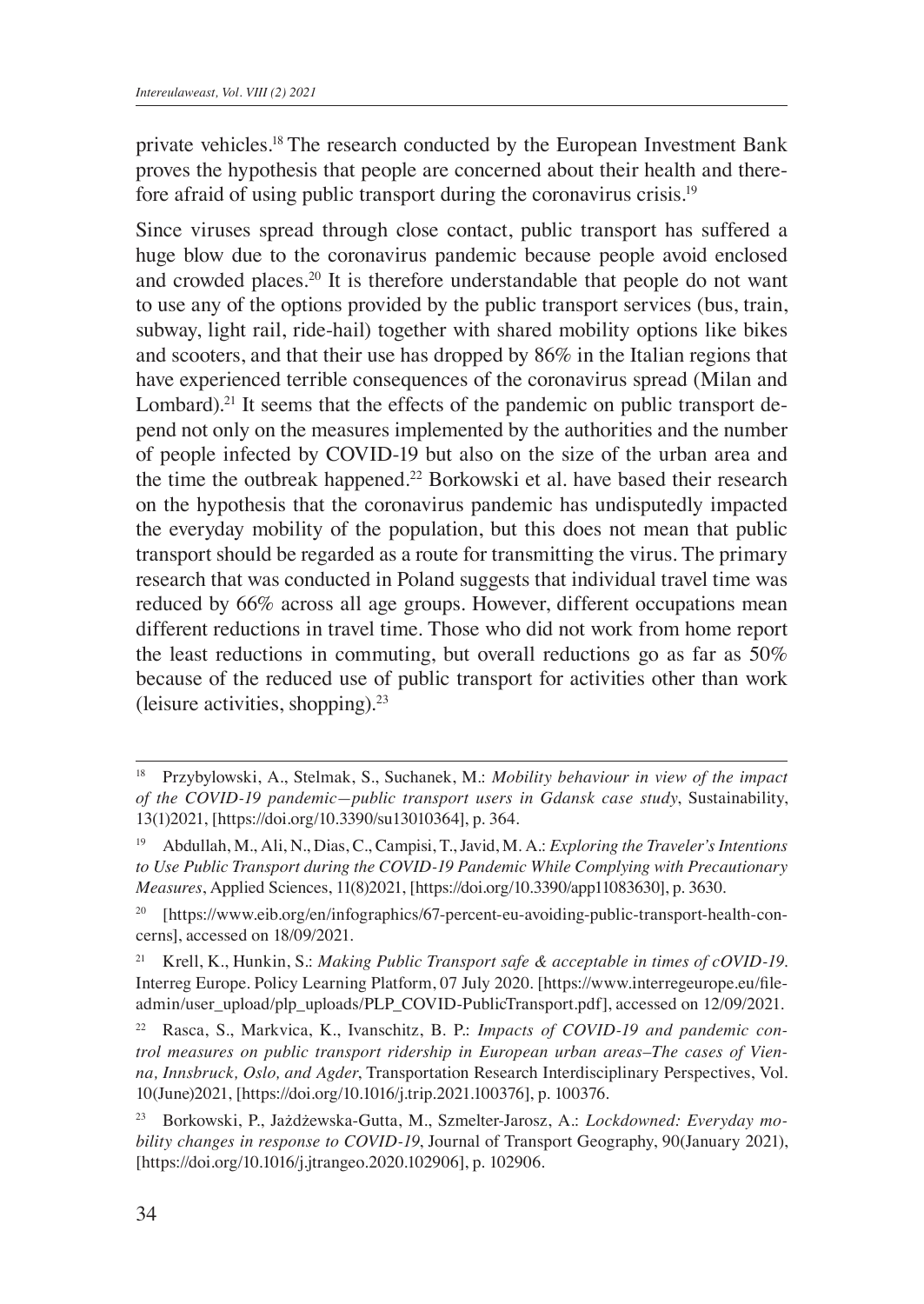Google and Apple mobility data have provided the information for the analysis of consumers' behavior in four Japanese metropolitan areas. They support the findings of many studies that the pandemic has affected the behavior of the consumers and that these behaviors vary according to different urban structural and climatic factors.<sup>24</sup> The example of Sidney, Australia, shows how measures implemented due to the coronavirus pandemic cause the behavior to change. There have been fewer private vehicles on the roads, and many have taken up cycling as an alternative due to the temporary closure of the gyms. The primary research has confirmed the changes in the behavior regarding cycling during the pandemic.<sup>25</sup> More people have opted for cycling than before and this behavior is directly connected to the COVID-19 pandemic. Our experience teaches us that people's behaviors change in times of crisis. This is also true of the public transport services, where consumers look at the options and choose the most suitable one.<sup>26</sup>

Public transport providers are having a hard time dealing with the consequences of the pandemic. The maintenance and upgrade of their services are costly, but they have to appeal to their users again. Some measures have been introduced to regain the trust of the passengers $27$ :

- Technology-based measures for example, continuously updated information on the occupancy to help the passengers decide which route to take and which to avoid. However, this can divert them from using the public transport services at all.
- Additional personnel on the vehicles and at the stations who can provide accurate information, guide the passengers, and ensure compliance with the COVID-19 measures, protecting the health of the passengers.
- Vehicle cabins are cleaned and disinfected (in particular handrails and control knobs) several times a day.

<sup>24</sup> Morita, H.; Nakamura, S.; Hayashi, Y.: *Changes of Urban Activities and Behaviors Due to COVID-19 in Japan*, SSRN Electron, May 2020. [https://papers.ssrn.com/sol3/papers.cfm?abstract\_id=3594054], accessed on 14/09/2021.

<sup>25</sup> Lock, O.: *Cycling Behaviour Changes as a Result of COVID-19: A Survey of Users in Sydney*, *Australia*, Findings, 2020.

<sup>&</sup>lt;sup>26</sup> Sung, J., Monschauer, Y.: Changes in transport behaviour during the Covid-19 crisis. [https://www.iea.org/articles/changes-in-transport-behaviour-during-the-covid-19-crisis], accessed on 28/09/2021.

<sup>27</sup> Eisenmann, C., Nobis, C., Kolarova, V., Lenz, B., Winkler, C.: *Transport mode use during the COVID-19 lockdown period in Germany: The car became more important, public transport lost ground*, Transport policy, 103(March 2021), [https://doi.org/10.1016/j.tranpol. 2021.01.012], pp. 60-67.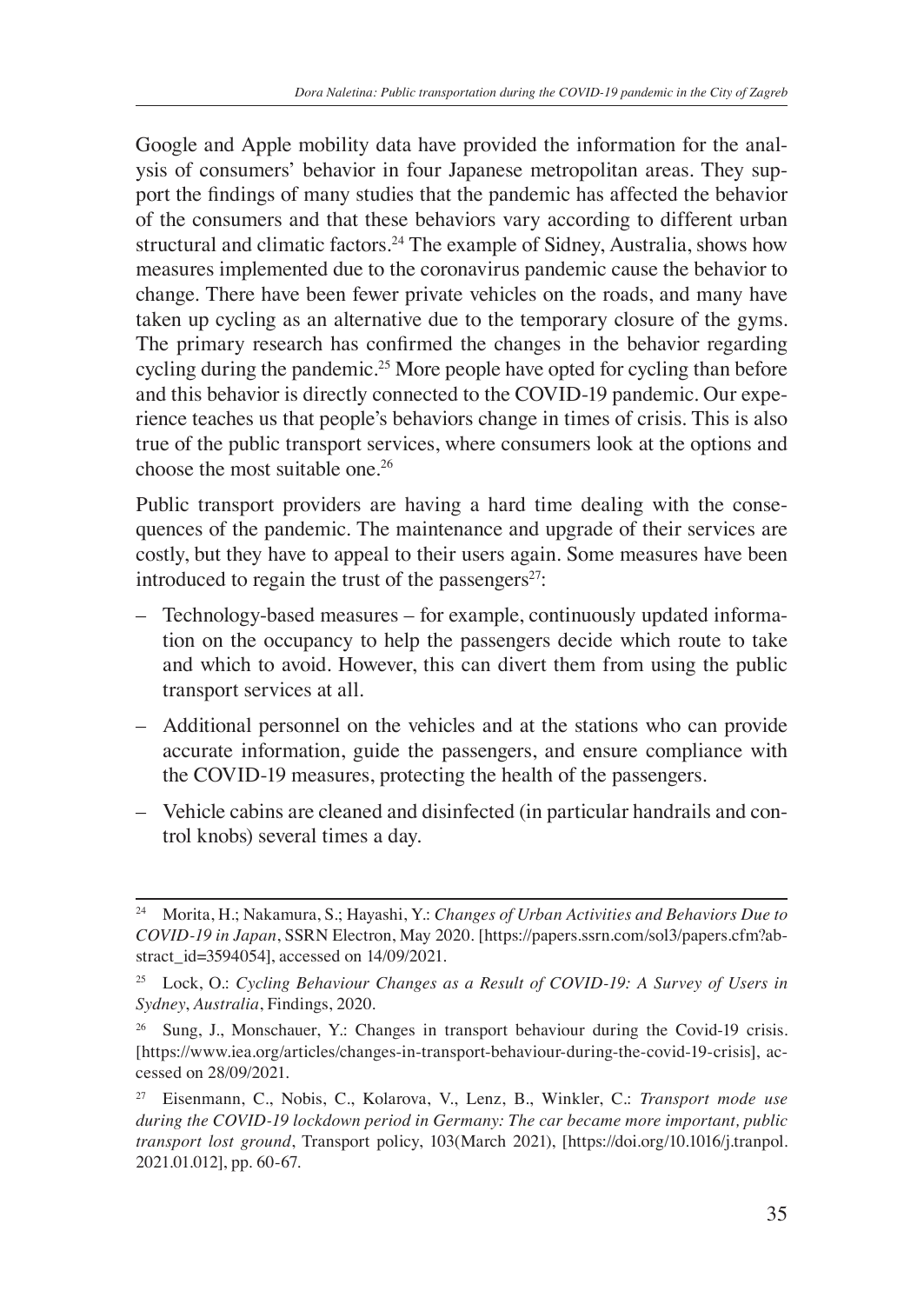It is definitely a good sign that in some EU member states (Switzerland, France, and Germany) passenger transit in public transport has come close to the pre-pandemic numbers, but there are still countries where people are slow to regain the trust in public transportation.<sup>28</sup> The Netherlands is recording a considerable drop in the number of passengers in public transport. Before the pandemic, around 938,000 passengers used the public transport services daily and this number dropped to 300,000.<sup>29</sup> It should be taken into consideration that the pandemic has caused changes in transport behavior and, for some countries, it will take time to catch up with the numbers from before the pandemic. Besides the fact that changes have happened in the transport behavior, there are still many who work from home and this too influences the slow reaching of the numbers from before.<sup>30</sup> If operators want to maintain and develop their transportation systems, it is crucial that they show the passengers that public transport is safe and that they can go back to using them without risking their health.<sup>31</sup>

### *2.2. MEASURES FOR PREVENTING THE SPREADING OF THE VIRUS IN PUBLIC TRANSPORT*

The transport sector has not only been impacted by the pandemic, but also by the measures certain governments have been introducing. These measures have influenced the segment of public transit in particular.<sup>32</sup> The situation connected with the pandemic and the national measures such as lockdowns and social distancing restrictions has had a stronger impact on the travel behavior of individuals than regulations imposed by public transport providers.<sup>33</sup>

<sup>28</sup> Luman, R.: *European public transport shows signs of sustained recovery*, ING Think, 01.09.2021. [https://think.ing.com/articles/european-public-transport-shows-signs-of-sustained-recovery], accessed on 15/09/2021.

<sup>29</sup> Séveno, V. *Number of people using Amsterdam public transport drops by more than half*, IAM EXPAT, 13.07.2020. [https://www.iamexpat.nl/expat-info/dutch-expat-news/number-people-using-amsterdam-public-transport-drops-more-half], accessed on 15/09/2021.

<sup>&</sup>lt;sup>30</sup> Luman, R.: *European public transport shows signs of sustained recovery*, ING Think, 01.09.2021. [https://think.ing.com/articles/european-public-transport-shows-signs-of-sustained-recovery], accessed on 15/09/2021.

<sup>&</sup>lt;sup>31</sup> [https://www.oliverwyman.com/our-expertise/insights/2020/jul/safer-public-transportduring-covid-19.html], accessed on 12/09/2021.

<sup>32</sup> Orro, A., Novales, M., Monteagudo, Á., Pérez-López, J. B., Bugarín, M. R.: Impact on city bus transit services of the COVID–19 lockdown and return to the new normal: the case of A Coruña (Spain), *Sustainability*, *12*(17)2020, [https://doi.org/10.3390/su12177206], p. 7206.

<sup>33</sup> Rasca, S., Markvica, K., Ivanschitz, B. P.: *Impacts of COVID-19 and pandemic control measures on public transport ridership in European urban areas–The cases of Vienna, Inns-*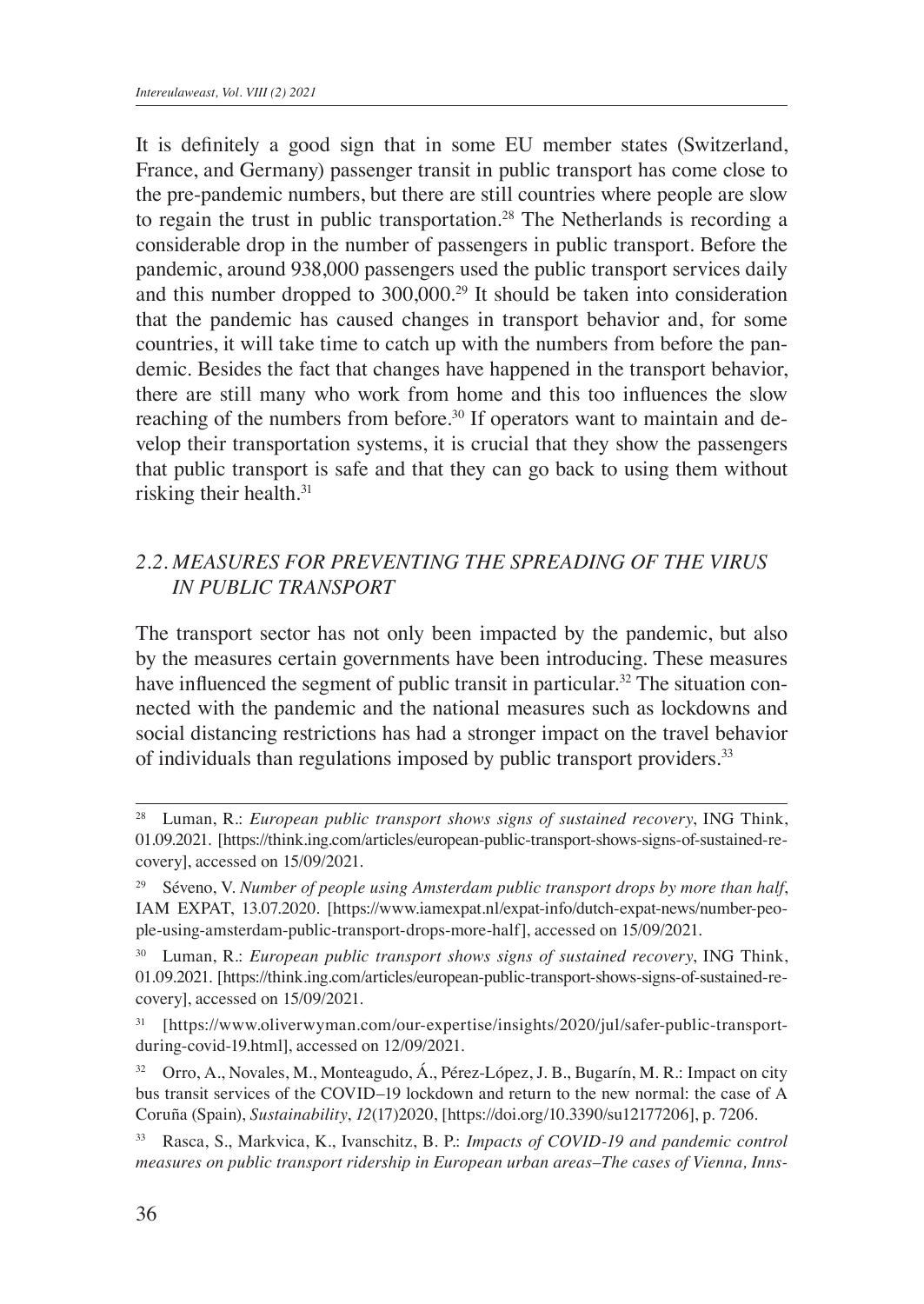Many serious measures have been implemented by the public transport authorities and operators since the outbreak of the pandemic $34$ :

- Adapting the transport supply;
- Improving cleaning and disinfection procedures;
- Supplying protective equipment to their staff and passengers;
- Ensuring staff and passengers comply with health regulations;
- Increasing the level of natural ventilation and air renewal;
- Accelerating the digitalization and the deployment of IT tools to better monitor their operations;
- Anticipating the number of travelers and occupancy in vehicles to provide real-time information to avoid crowds;
- Arranging contactless payment facilities; and
- Providing their staff and customers with regular transparent communications.

Strategies that are suggested through international and national are following.<sup>35</sup>

- 1. keep the public informed,
- 2. stay at home when sick, and
- 3. minimize public transport use.

The main issue with organizing public transport in pandemic times is the reduction of the capacity. Practices that have been proven successful for overcoming this challenge are<sup>36</sup>:

- 1. Increase transport capacity
- 2. Limit occupancy to enable physical distancing

<sup>36</sup> Krell, K., Hunkin, S.: *Making Public Transport safe & acceptable in times of cOVID-19*. Interreg Europe. Policy Learning Platform, 07 July 2020. [https://www.interregeurope.eu/fileadmin/user\_upload/plp\_uploads/PLP\_COVID-PublicTransport.pdf], accessed on 12/09/2021.

*bruck, Oslo, and Agder*, Transportation Research Interdisciplinary Perspectives, Vol.10(- June)2021, [https://doi.org/10.1016/j.trip.2021.100376], p. 100376.

<sup>34</sup> The International Association of Public Transport (UITP): *Public transport is COVID safe*. Brussels: UITP, October 2020. [https://cms.uitp.org/wp/wp-content/uploads/2020/10/ Policy-Brief-PTisCOVID-Safe.pdf], accessed on 05/09/2021

<sup>35</sup> Zhen, J., Chan, C., Schoonees, A., Apatu, E., Thabane, L., Young, T.: *Transmission of respiratory viruses when using public ground transport: A rapid review to inform public health recommendations during the COVID-19 pandemic*, South African Medical Journal, 110(June 2020), [https://doi.org/ 10.7196/SAMJ.2020.v110i6.14751], pp. 478-483.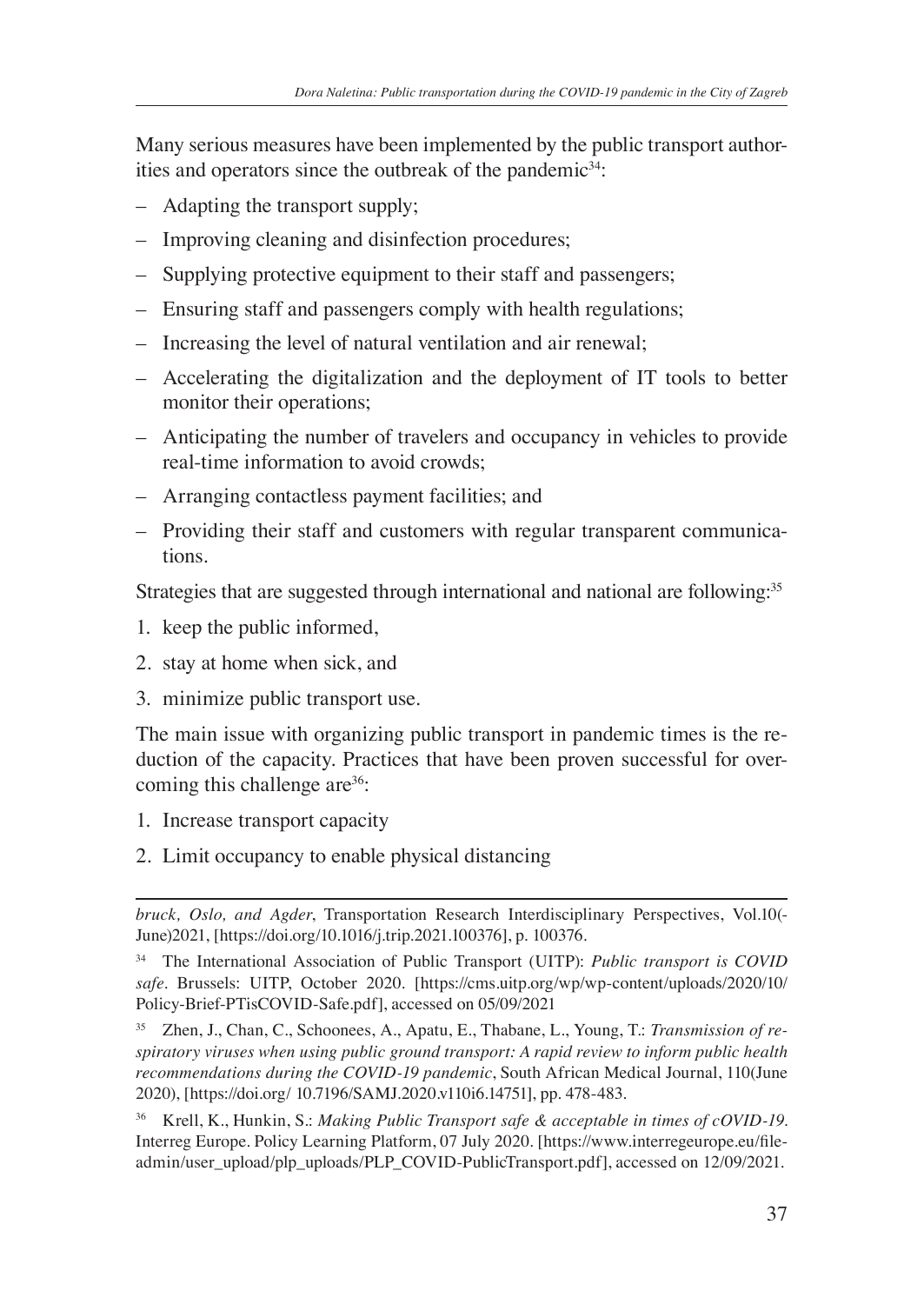- 3. Shift travel demand away from peak hours
- 4. Help passengers make choices that alleviate crowding
- 5. Enact safety measures for public transport users
- 6. Restore confidence through communication and public relations measures.

In situations when usage is unavoidable, environmental control, respiratory etiquette, and hand hygiene are recommended. The risk-based approach is needed to guide the use of non-medical masks.<sup>37</sup> The upside is that all countries have, regardless of the extremely high costs of the battle against the coronavirus in public transport, displayed a high level of responsibility<sup>38</sup>, trying to ensure the highest level of safety for their employees and their passengers by implementing the recommended measures.

Improved ventilation can help in reducing of increased risk of viral transmission in public transportation.<sup>39</sup> Compliance with the rules is not that difficult to achieve because a lot of people are working from home and because of other limitations, the demand for public transportation has significantly decreased and the results of the current research in the selected European cities have shown that the drop comes down to only 10-15% of the transit numbers from the pre-pandemic period. With the analysis of the methods used in some of the European cities Mckinsey has pointed out three strategies that have been used to try to deal with the challenges of passenger transit in public transport<sup>40</sup>:

1. *Limit ridership to enable physical distancing*. To be able to realize this, most countries have resorted to enabling the use of public transport only for those working in the sectors of extreme importance (healthcare, law

Zhen, J., Chan, C., Schoonees, A., Apatu, E., Thabane, L., Young, T.: *Transmission of respiratory viruses when using public ground transport: A rapid review to inform public health recommendations during the COVID-19 pandemic*, South African Medical Journal, 110(June 2020), [https://doi.org/ 10.7196/SAMJ.2020.v110i6.14751], pp. 478-483.

<sup>38</sup> The International Association of Public Transport (UITP): *Public transport is COVID safe*. Brussels: UITP, October 2020. [https://cms.uitp.org/wp/wp-content/uploads/2020/10/ Policy-Brief-PTisCOVID-Safe.pdf], accessed on 05/09/2021.

<sup>39</sup> Zhen, J., Chan, C., Schoonees, A., Apatu, E., Thabane, L., Young, T.: *Transmission of respiratory viruses when using public ground transport: A rapid review to inform public health recommendations during the COVID-19 pandemic*, South African Medical Journal, 110(June 2020), [https://doi.org/ 10.7196/SAMJ.2020.v110i6.14751], pp. 478-483.

<sup>40</sup> Chapuis, R., Tadjeddine, K., Chinn, D., Holmes, R., Knol, A., Speksnijder, L., Wolfs, K., Lotz, C., Stern S.: *Restoring public transit amid COVID-19: What European cities can learn from one another*, 05.06.2020. [https://www.mckinsey.com/industries/travel-logistics-and-infrastructure/our-insights/restoring-public-transit-amid-covid-19-what-european-cities-canlearn-from-one-another, accessed on 19/09/2021.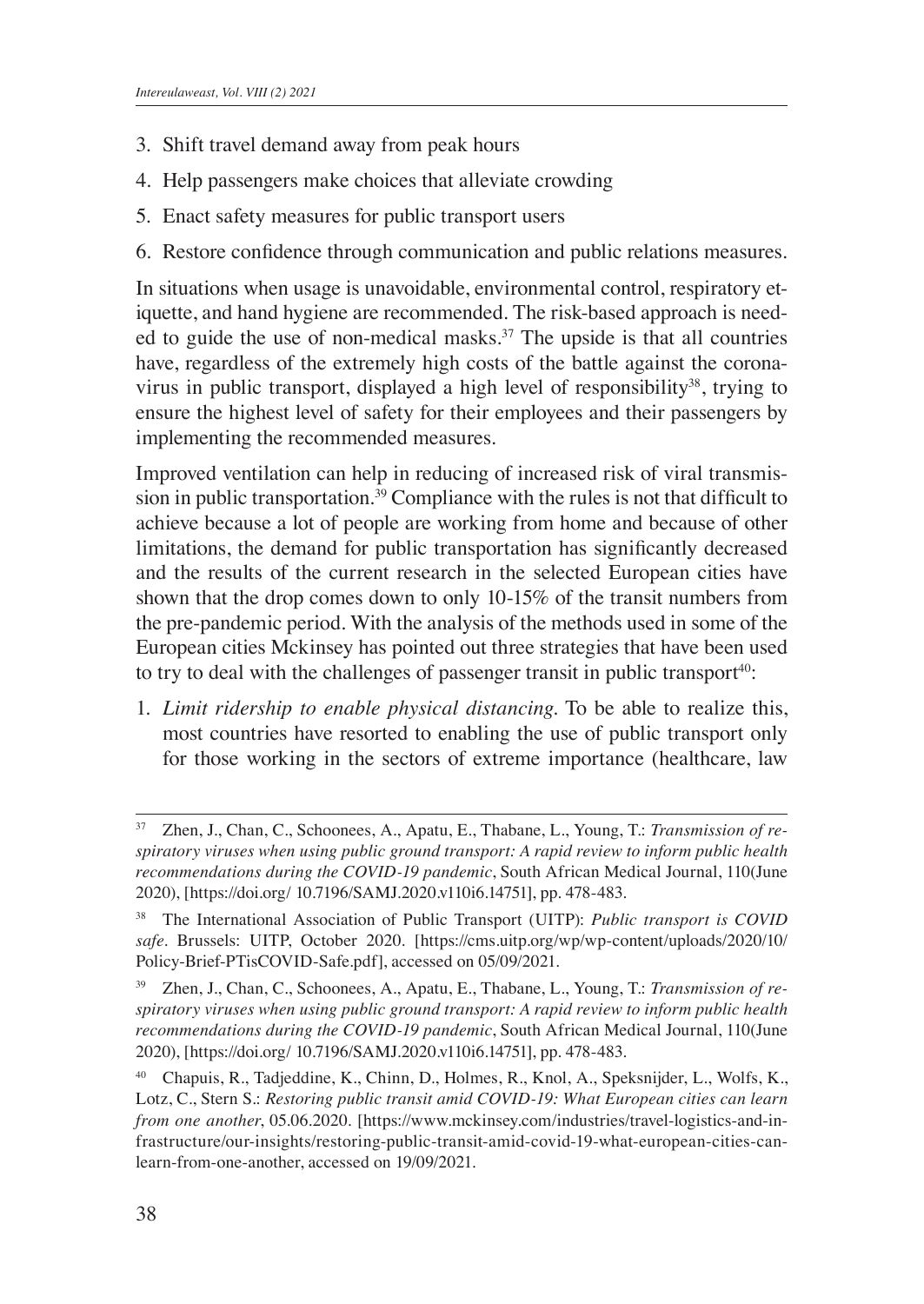enforcement, and the food supply chain) while the rest (students, office workers, etc.) have been encouraged to stay at home. To prevent crowding, governments may want to consider continuing to advise against all nonessential trips.

- 2. *Stagger ridership throughout the day and across the transit system.* Physical distancing is enabled by shifting demand away from peak hours. Additionally, it also makes the rides more pleasant. There is a possibility for schools and universities to spread start times over the day (like in the example of the Netherlands). There is also the possibility of limiting the service.
- 3. *Institute rules and changes that safely increase system capacity.* There have to be precautionary health measures introduced that will be strictly followed by the passengers if the operators want to increase the capacity of public transit. In most countries, it is mandatory for passengers to wear a mask in public transport and almost everywhere, it is obligatory to put up a barrier between the driver and the passengers' area.

There are some additional measures for increasing the capacities of public transit. Mass transit operators can encourage employers to rearrange the schedules, so the ridership could be spread out over the day or week. There are many advantages to this coordination, one of them being the possibility to invest in maintenance, upgrades, and modernization<sup>41</sup> instead to expand and add additional capacities. Trust in the safety of public transport needs to be earned again and this is particularly true for the developing countries. Of course, safety measures need to be maintained and strictly controlled.<sup>42</sup> Countries will need to develop clever policies to determine whether these changes in mobility caused by COVID-19 are positive or negative, while their impacts on energy use, safety, and long-term environmental and health outcomes are observed.<sup>43</sup> Operators around the world have implemented many of these measures in different ways, but all of them have the same goal: to reduce the risk from virus transmission in public transport and to enable the users to feel safe while using public transport services. It is crucial to regain the trust of the passengers as soon as possible because some of them think even the precautions taken cannot prevent the spreading of the infection.

<sup>41</sup> [https://www.oliverwyman.com/our-expertise/insights/2020/jul/safer-public-transportduring-covid-19.html], accessed on 12/09/2021.

<sup>42</sup> Abdullah, M., Ali, N., Dias, C., Campisi, T., Javid, M. A.: *Exploring the Traveler's Intentions to Use Public Transport during the COVID-19 Pandemic While Complying with Precautionary Measures*, Applied Sciences, 11(8)2021, [https://doi.org/10.3390/app11083630], p. 3630.

<sup>43</sup> Sung, J., Monschauer, Y.: Changes in transport behaviour during the Covid-19 crisis. [https://www.iea.org/articles/changes-in-transport-behaviour-during-the-covid-19-crisis], accessed on 28/09/2021.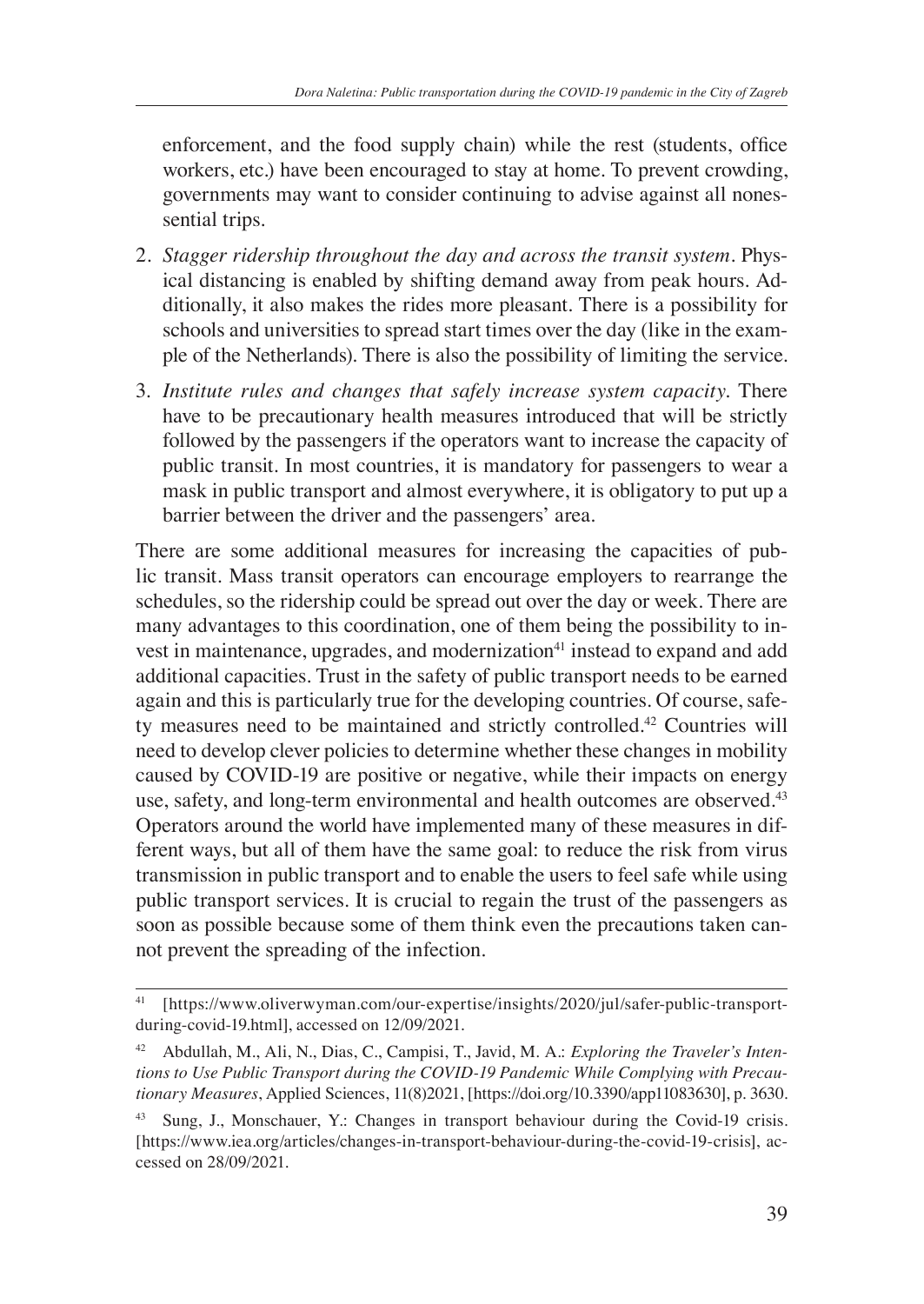### **3. CHARACTERISTICS OF PUBLIC TRANSPORT IN THE CITY OF ZAGREB DURING THE PANDEMIC**

This section of the paper analyses the measures introduced by the Civil Protection Headquarters in the Republic of Croatia which have regulated the public transport sector and aimed at the prevention of the transmission of coronavirus infection. The second subsection addresses the mobility in passenger transit by buses, trams, and the funicular in the City of Zagreb.

### *3.1. HEALTH MEASURES IN PUBLIC TRANSPORT DURING THE CORONAVIRUS PANDEMIC IN CROATIA*

When the first case of the COVID-19 disease was confirmed in Croatia, in February 2020, more rigorous measures for the mobility of the population have been introduced. They were implemented in the enclosed areas and facilities such as shopping centers, local shops, and public transit vehicles. The Civil Protection Headquarters in Croatia issued the *Decision on temporary ban of public transport* which took effect on 21 March 2020. The decision affected the following public transport services $44$ :

- scheduled public passenger transit in the national road transport, except for the taxi service
- scheduled public passenger transit in the international road service
- public railroad passenger service
- tram and other urban public transit and
- all other modes of transport not mentioned above (cable cars, funiculars, etc.).

Together with the above-mentioned Decision, on the same day, the Headquarters issued the *Decision on the measures for limiting public transit in regular coastal maritime transit<sup>45</sup>*, which limited public transportation of the passengers, freight, and vehicles to and from the islands and the Pelješac peninsula in the Republic of Croatia. This Decision was suspended on 18 May 2020<sup>46</sup>, while

<sup>44</sup> [https://civilna-zastita.gov.hr/UserDocsImages/CIVILNA%20ZA%C5%A0TITA/PDF\_ ZA%20WEB/Odluka%20o%20zabrani%20javnog%20prometa.pdf], accessed on 21/09/2021.

<sup>45</sup> [https://civilna-zastita.gov.hr/UserDocsImages/CIVILNA%20ZA%C5%A0TITA/PDF\_ ZA%20WEB/Odluka%20o%20zabrani%20javnog%20prometa.pdf], accessed on 21/09/2021.

<sup>46</sup> Narodne novine: Odluka o mjerama ograničavanja javnog prijevoza u linijskom obalnom pomorskom prometu, broj 34(2020) [https://narodne-novine.nn.hr/clanci/sluzbeni/2020\_03\_ 34\_732.html], accessed on 21/09/2021.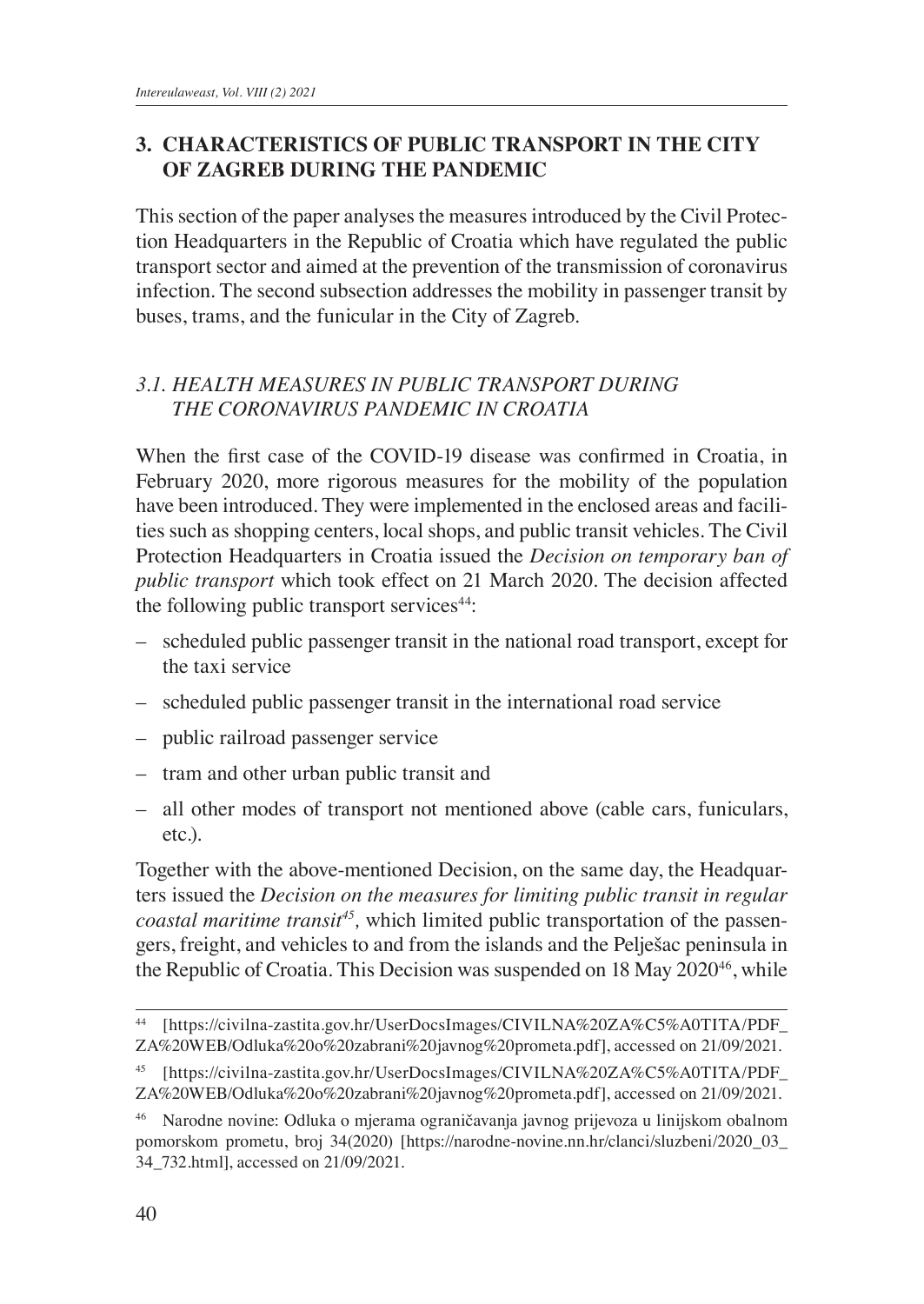regular public passenger transit in national and international road transport and public international and intercity passenger railroad transit normalized in June 2020. Some other EU member states opted for the temporary discontinuation of public transport and this very decision brought on a huge challenge for the decision-makers. The challenge was how to enable the mobility of those who needed to commute. All the decision-makers in almost all the countries agreed that with the reinstatement of public transport, the number of passengers should be reduced to 15-35% in relation to the pre-pandemic period.<sup>47</sup>

The measures introduced then are still in effect now and they mandate that the drivers, as well as all the other employees working on the transport vehicles, and the passengers, are compelled to wear medical or face masks in a proper way during the rides. They also must follow the general anti-pandemic measures and special recommendations issued by the Croatian Institute for Public Health in cooperation with the Department for Public Health that pertain to using the public transport services.48 The Directorate of the Civil Protection Headquarters, together with the Department for Public Health has been monitoring the situation carefully and revising or suspending these decisions accordingly.

The European Investment Bank has carried out a survey about the health concerns related to public transport, and it confirms that people worldwide are equally concerned for their health in public transport: 75% of the Americans, 71% of the Chinese, and 67% of the Europeans express high concerns and are less likely to use public transport due to the risk of COVID-19 infection.<sup>49</sup>

<sup>47</sup> Chapuis, R., Tadjeddine, K., Chinn, D., Holmes, R., Knol, A., Speksnijder, L., Wolfs, K., Lotz, C., Stern S.: *Restoring public transit amid COVID-19: What European cities can learn from one another*, 05.06.2020. [https://www.mckinsey.com/industries/travel-logistics-and-infrastructure/our-insights/restoring-public-transit-amid-covid-19-what-european-cities-canlearn-from-one-another], accessed on 19/09/2021.

<sup>[</sup>https://www.koronavirus.hr/organizacija-javnog-prijevoza/869], accessed on 21/09/2021.

<sup>49</sup> [https://www.eib.org/en/infographics/67-percent-eu-avoiding-public-transport-health-concerns], accessed on 18/09/2021.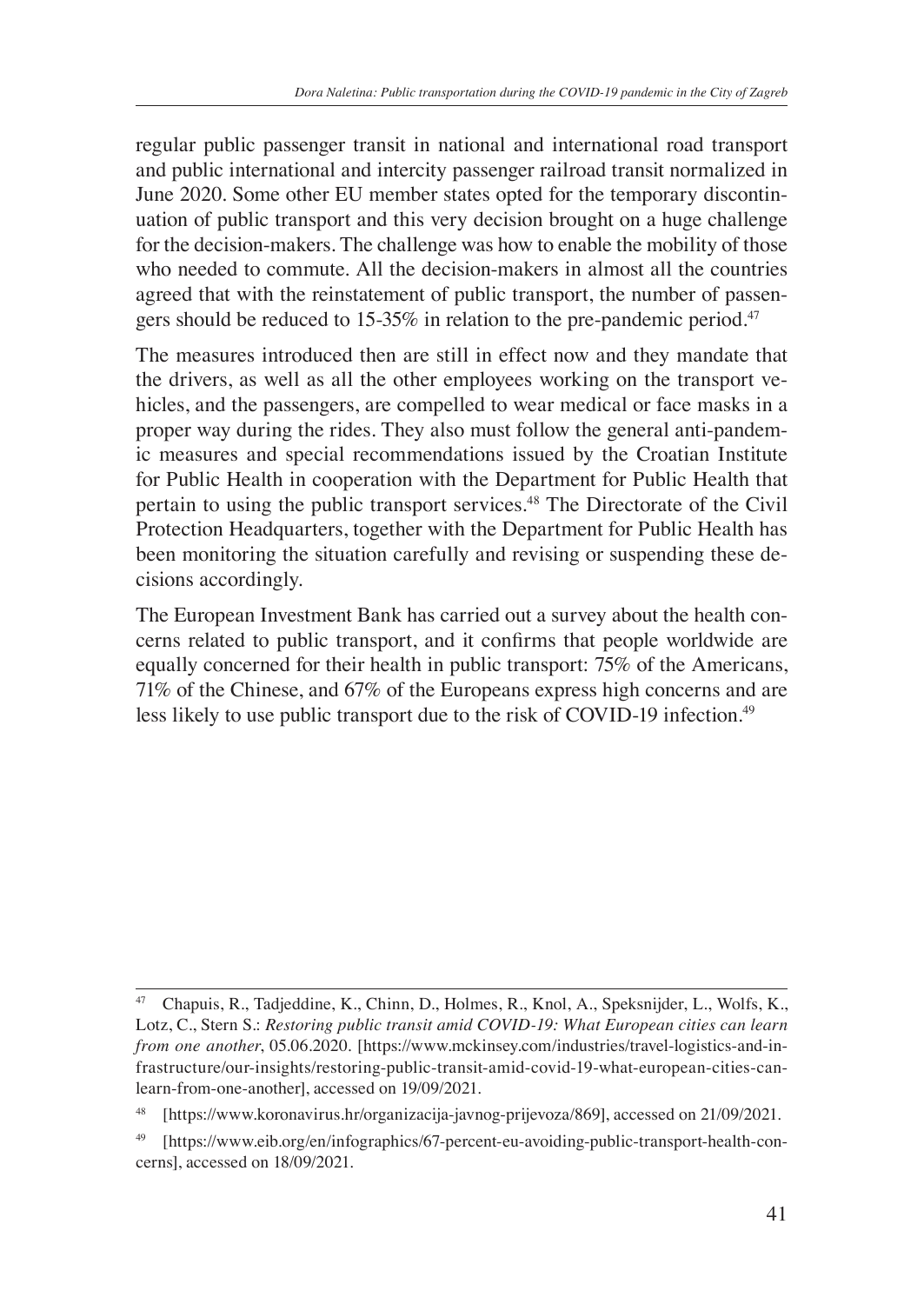



Source: [https://www.eib.org/en/infographics/67-percent-eu-avoiding-public-transport-healthconcerns], accessed on 18/09/2021

Picture 1 shows how the percentage is particularly high in Italy (77%), Romania (78%), Portugal (80%), and Malta (83%), while Croatia is only 1% above the average value for the European Union i.e., 68% of the respondents said they would not use public transport services because they were afraid for their health. Bearing in mind that Italy is the country in Europe that has been maybe the most harshly stricken by the disease and there have been many deceased, it is no wonder that the number of people who are afraid of using public transport is almost the highest in the EU.

Recommendations for operating bus transport can be sorted into two groups. The first group of recommendations are the measures the drivers need to follow, and they are  $50$ :

- 1. Maintain hygiene in the driver's cabin and keep the workspace clean.
- 2. If wearing the mask does not obstruct safety, the driver should wear a mask during the driving and change it regularly.

<sup>50</sup> [https://www.koronavirus.hr/organizacija-javnog-prijevoza/869], accessed on 21/09/2021.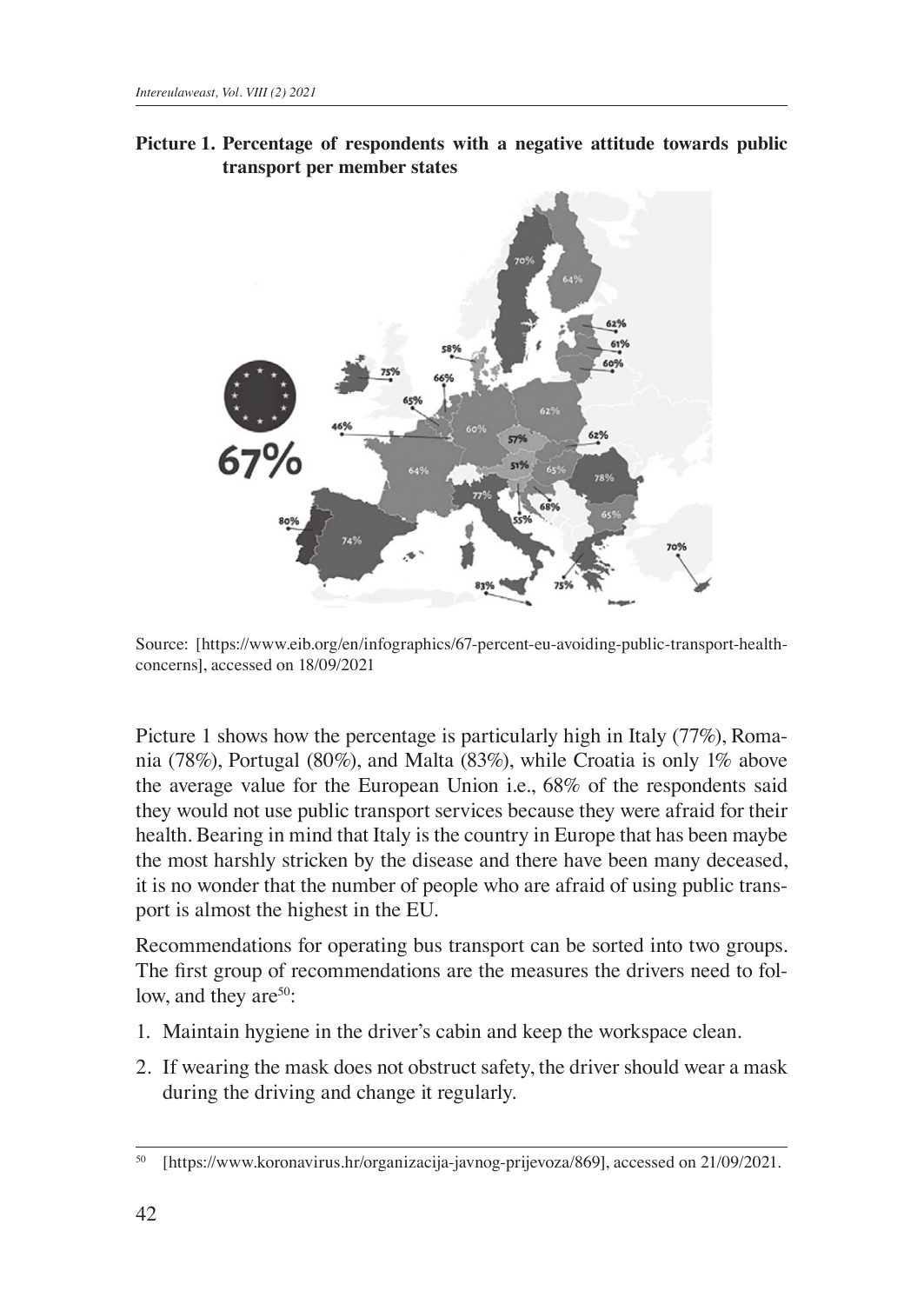- 3. It is necessary to regularly sanitize the hands.
- 4. Avoid touching the eyes, mouth, and nose with your hands.
- 5. Minimize close contact with the passengers and their luggage.
- 6. Instruct the passengers to keep the distance of at least one meter.
- 7. Inform the passengers on how the coronavirus is transmitted: by contact and through respiratory droplets.
- 8. Cover the nose with the inner side of the elbow or a paper handkerchief when coughing or sneezing.
- 9. Clean and ventilate the vehicle (the bus) before and after the ride.
- 10. Put up a physical barrier between the driver's area and the passengers (e.g., a plexiglass barrier). If this is not possible, the first row of seats behind the driver cannot be used for passenger transport.
- 11. The number and the seating arrangement of the passengers should comply with the recommended distance between the passengers.
- 12. It is necessary to regularly ventilate the passenger area at the bus stops. Also, during the rides, it is necessary to use the ventilation inside the vehicle. If the weather and the temperature allow, the windows should be kept open.
- 13. At ticket offices, passengers should be encouraged to use contactless modes of payment or online payment options, and if the usual card payment or cash are used, the hands should be disinfected afterward.
- 14. If the employees or the members of their families develop the symptoms to suggest the COVID-19 disease (elevated body temperature, sore throat, coughing, respiratory problems) they should stay at home and inform the employer at once.

The second group of the measures are those the passengers need to follow, first and foremost, hand disinfection upon boarding, wearing a face mask, and keeping the safety distance.

Unfortunately, so far, the demand for public transport has been reduced. The reasons for that are the lockdowns, but also the fear of catching the virus when using public transport services people have been experiencing.<sup>51</sup> The proof that the precautionary measures have had a positive effect on the passengers' attitude towards public transport in the Republic of Croatia is evident in the num-

Sung, J., Monschauer, Y.: Changes in transport behaviour during the Covid-19 crisis. [https://www.iea.org/articles/changes-in-transport-behaviour-during-the-covid-19-crisis], accessed on 28/09/2021.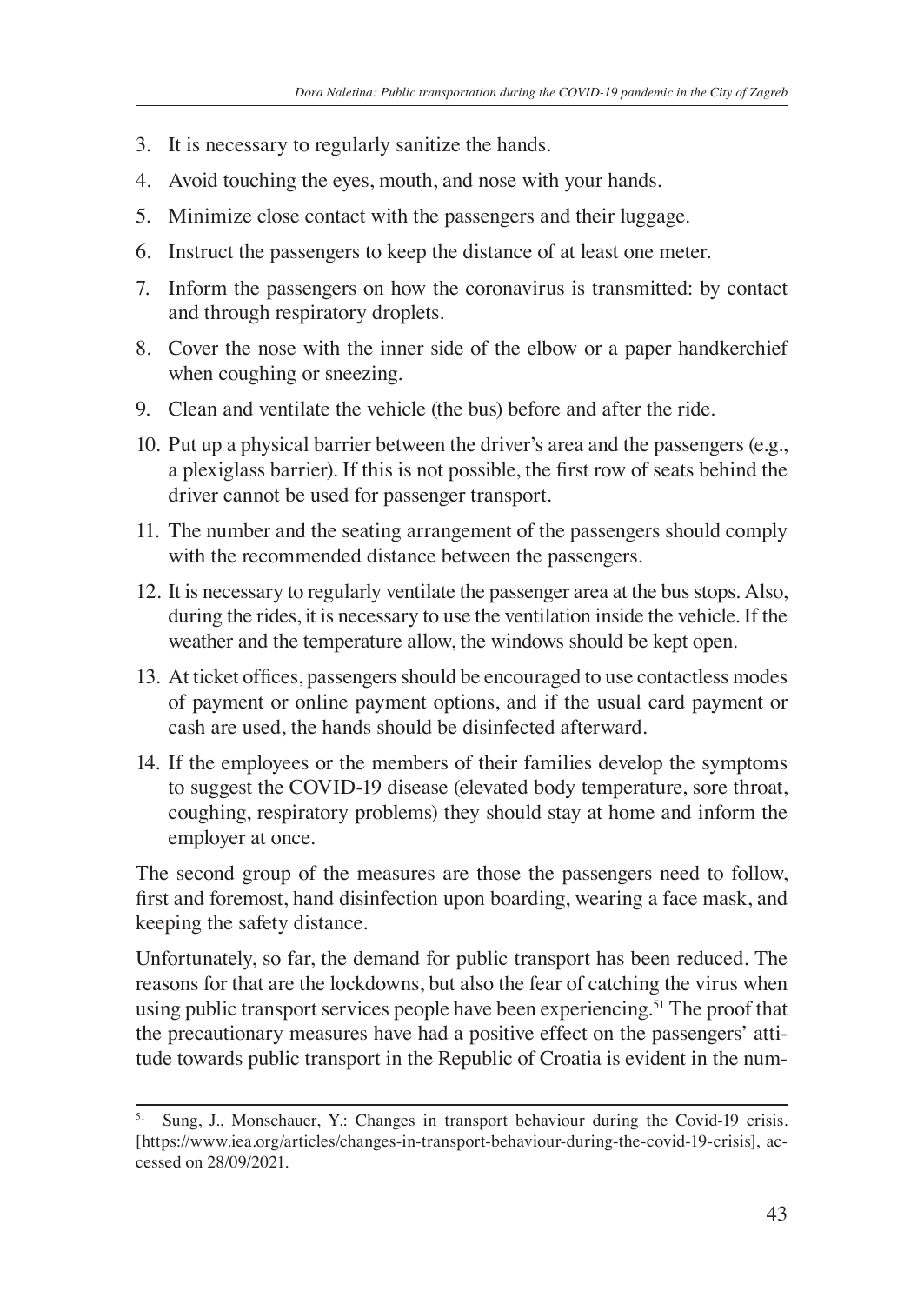bers that have been recorded. In 2020, public buses carried a total of 125,720 thousand passengers, which is 67.9% of the traffic realized in 2019. Public trams carried 131,428 thousand passengers in the year 2020 (65,4% of traffic from 2019). Although the drop in urban bus and tram transport is slightly higher than 30%, it should be taken into consideration that this drop is considerably smaller than in most other EU member states. The average drop in public transport in the European Union during the first coronavirus outbreak was 60- 80%, while the drop in the second outbreak was between 40 and 60%. In the first half of 2021, the number of passengers in public transport in Croatia was 55.5% higher than in the first half of 2020.<sup>52</sup> The recovery is not just recorded in public transport, but also in other segments of passenger transport (scheduled road transport, railroad, maritime and coastal, air transit).<sup>53</sup> According to data from the studies in other European countries presented earlier in the paper, the conclusion can be made that the drop is not so dramatic i.e., that in Croatia, the health safety of public transport has not been brought into question by the respondents, as is the case in most European countries. No doubt, it is necessary to revise the existing public transport strategies and they should encompass European standards for prevention and detection of specific dangers, pandemics included, as well as the procedures for ensuring safe mobility for the people during crises.<sup>54</sup>

### *3.2. PUBLIC TRANSPORT IN THE CITY OF ZAGREB*

In the City of Zagreb, the public transportation system encompasses the urban–suburban rail, the TAXI service, and the ZET (The Zagreb Electrical Tram) with the tram and bus subsystem and the city funicular.<sup>55</sup> In line with the Decision issued by the Civil Protection Headquarters in Croatia, due to the increased risk from the COVID-19 disease transmission in public transport, in the Zagreb City area, the public transport by tram, bus, and funicular was completely brought to a halt from March 22 to April 26, 2020. Non-scheduled

<sup>52</sup> [https://www.dzs.hr/Hrv\_Eng/publication/2021/05-01-01\_02\_2021.htm], accessed on 25/09/2021

<sup>53</sup> Croatian Bureau of statistics: Effects of the COVID-19 pandemic on socioeconomic indicators. [https://www.dzs.hr/Eng/Covid-19/transport.html], accessed on 25/09/2021.

<sup>54</sup> Struzik, A.: Javni prijevoz nakon COVID-a – potreba za inovativnim i sigurnim rješenjima za trenutačnu i moguće buduće krize, 08.12.2020. [https://cor.europa.eu/hr/news/Pages/transport-publiczny-po-covidzie.aspx], accessed on 28/09/2021.

<sup>55</sup> [https://www.zgportal.com/zgservis/sustav-javnog-prijevoza-u-gradu-zagrebu/], accessed on 26/09/2021.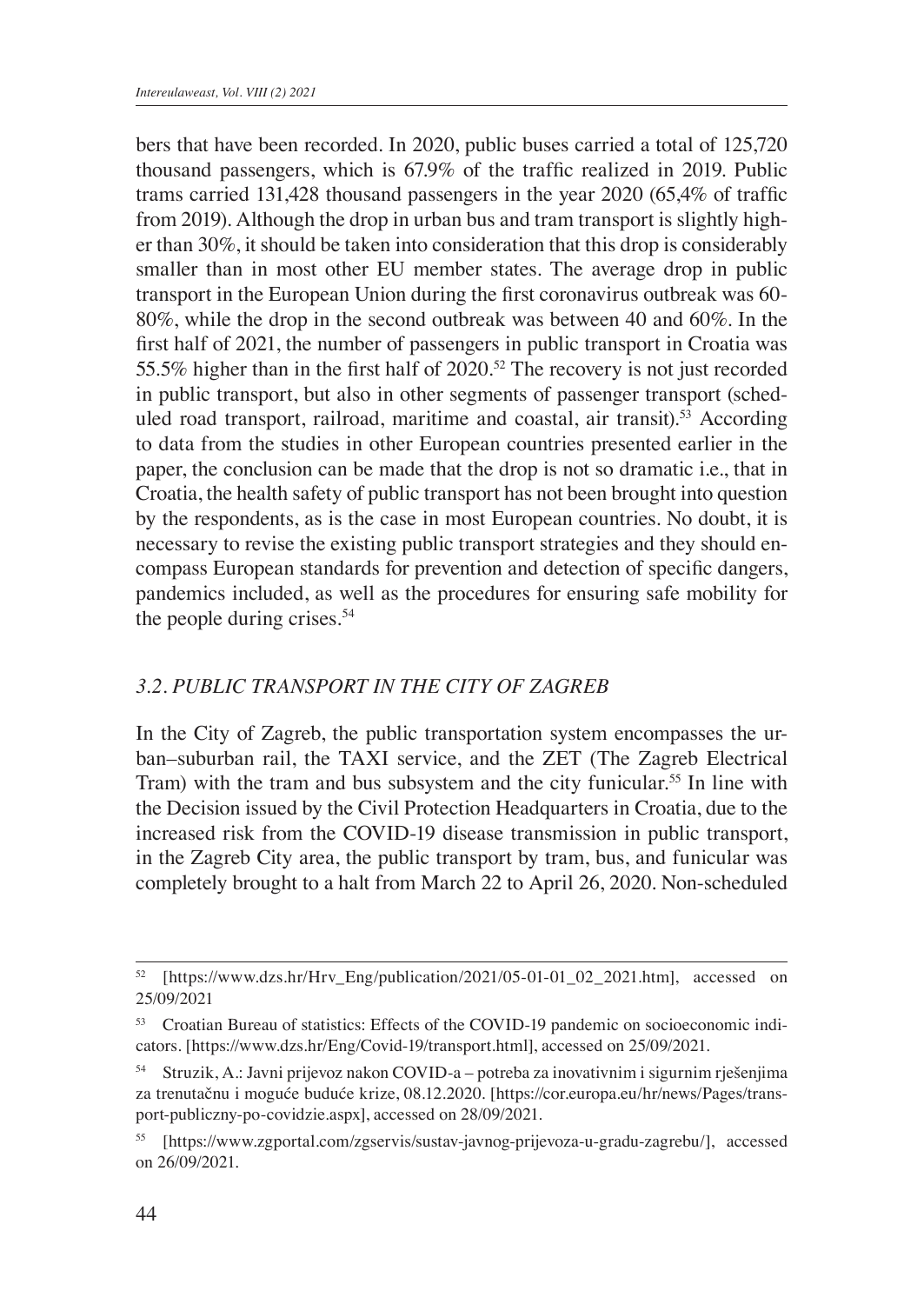bus transport was organized for those employed in public and other services under the Civil Protection Headquarters' authority in the City of Zagreb.<sup>56</sup>

#### **Chart 1. Urban transport according to the types of public transport in the City of Zagreb, 2016-2020 (000)**



Source: author compiled according to data from https://zagreb.hr/prijevoz/1032

Chart 1 shows public transport in the City of Zagreb by the type of transport: buses, trams, and the funicular for the period from 2016 to 2020. Obviously, the buses carried most of the passengers, 70%. In 2020, urban tram and bus transit record a drop of around 29% (see Table 1). Those figures, although they seem high, represent a good trend because the situation in other European cities was much worse, with the figures going between 40% and 60  $\%$ <sup>57</sup>. For example, in six big cities in Spain, public transport suffered more than a 50% drop.58

<sup>56</sup> [https://koronavirus.hr/zupanije/grad-zagreb/javni-prijevoz/205], accessed on 26/09/2021.

<sup>57</sup> Bernhardt, J.: *Decline in ridership, adapted timetables and disinfection-robots – The impact of Corona/Covid-10 on public transport*, Urban Transport Magazine, 25.03.2020. [https:// www.urban-transport-magazine.com/en/decline-in-ridership-adapted-timetables-and-disinfection-robots-the-impact-of-corona-covid-10-on-public-transport/], accessed on 05/09/2021.

<sup>58</sup> Medina, M.A., Grasso, D.: *Less travel, fear of contagion: Why Spain's public transportation is facing its biggest crisis ever*, 18.01.2021. [https://english.elpais.com/spanish\_news/2021- 01-18/less-travel-fear-of-contagion-why-spains-public-transportation-is-facing-its-biggest-crisis-ever.html], accessed on 26/09/2021.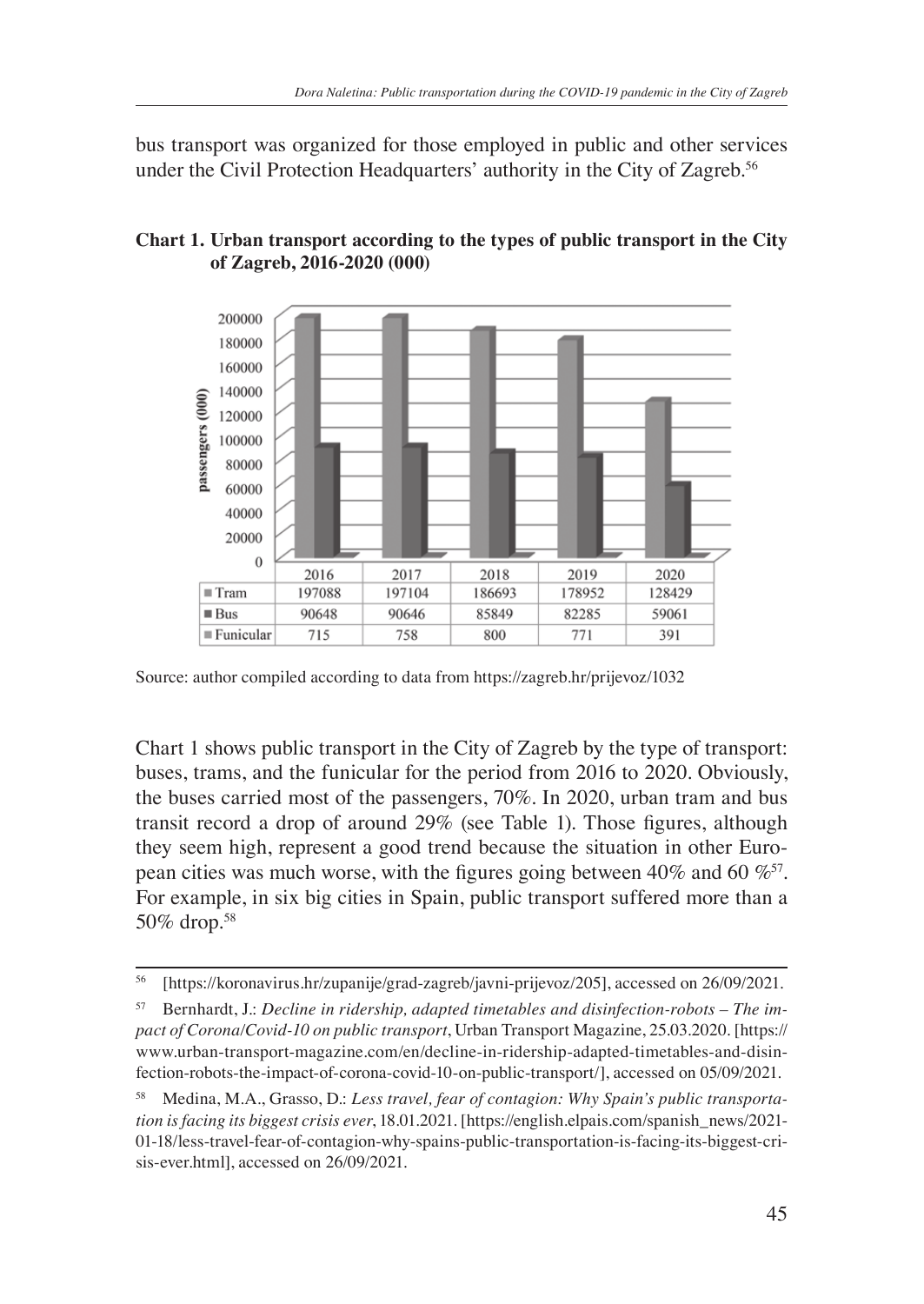|              | 2019   | 2020   | <b>INDEX</b><br>2020/2019 |
|--------------|--------|--------|---------------------------|
| Tram         | 178952 | 128429 | 71.77                     |
| <b>Bus</b>   | 82285  | 59061  | 71.78                     |
| Funicular    | 771    | 391    | 50.71                     |
| <b>TOTAL</b> | 262008 | 187881 | 71.71                     |

**Table 1. Public transport in the City of Zagreb by the type of transport in 2019 and 2020**

Source: The Republic of Croatia, City of Zagreb, City Office for the Strategic Planning and Development of the City. Department for Statistical and Analytical Affairs: Announcement TRANSPORT, January – December 2020, 2 March 2021

It is evident that the biggest drop during the coronavirus pandemic has been recorded for the funicular. The number of passengers that used the funicular dropped by half. This type of transport has suffered a drop of more than 20 percentage points in relation to the recorded drop in urban tram and bus transit. The reason for this may lie in the fact that the funicular operates only at one point in the city and the capacity could not be increased. On the other hand, one should not ignore the fact that in 2020, the City of Zagreb was visited by almost 75% fewer tourists than in 2019<sup>59</sup>, and the tourists are mostly those who use the funicular in the first place due to its attractiveness as a famous landmark. The funicular records the biggest drop in the first half of 2021 when 159,801 passengers used the service, i.e., 23.11% fewer than in the first half of 2020.<sup>60</sup> This number is considerably smaller than in the year before, which implies that this type of transit has started to recover, but the process is slower because tourism is on the mending path, too. The Zagreb funicular is also the oldest public service for passenger transit in Zagreb and it is protected as the city's cultural heritage<sup>61</sup>, which is one more reason for being attractive to tourists.

<sup>59</sup> [https://www.zagreb.hr/turisticki-pokazatelji-i-smjestajni-kapaciteti/1031], accessed on 26/09/2021

<sup>60</sup> Republika Hrvatska Grad Zagreb. Gradski ured za strategijsko planiranje i razvoj grada. Odjel za statističke i analitičke poslove: PRIJEVOZ siječanj-lipanj 2021. [https://zagreb.hr/ prijevoz/1032], accessed on 28/09/2021

<sup>61</sup> [https://www.infozagreb.hr/planiranje-putovanja/kretanje-po-gradu/javni-prijevoz-i-parking/uspinjaca-54a11ce6158a7], accessed on 26/09/2021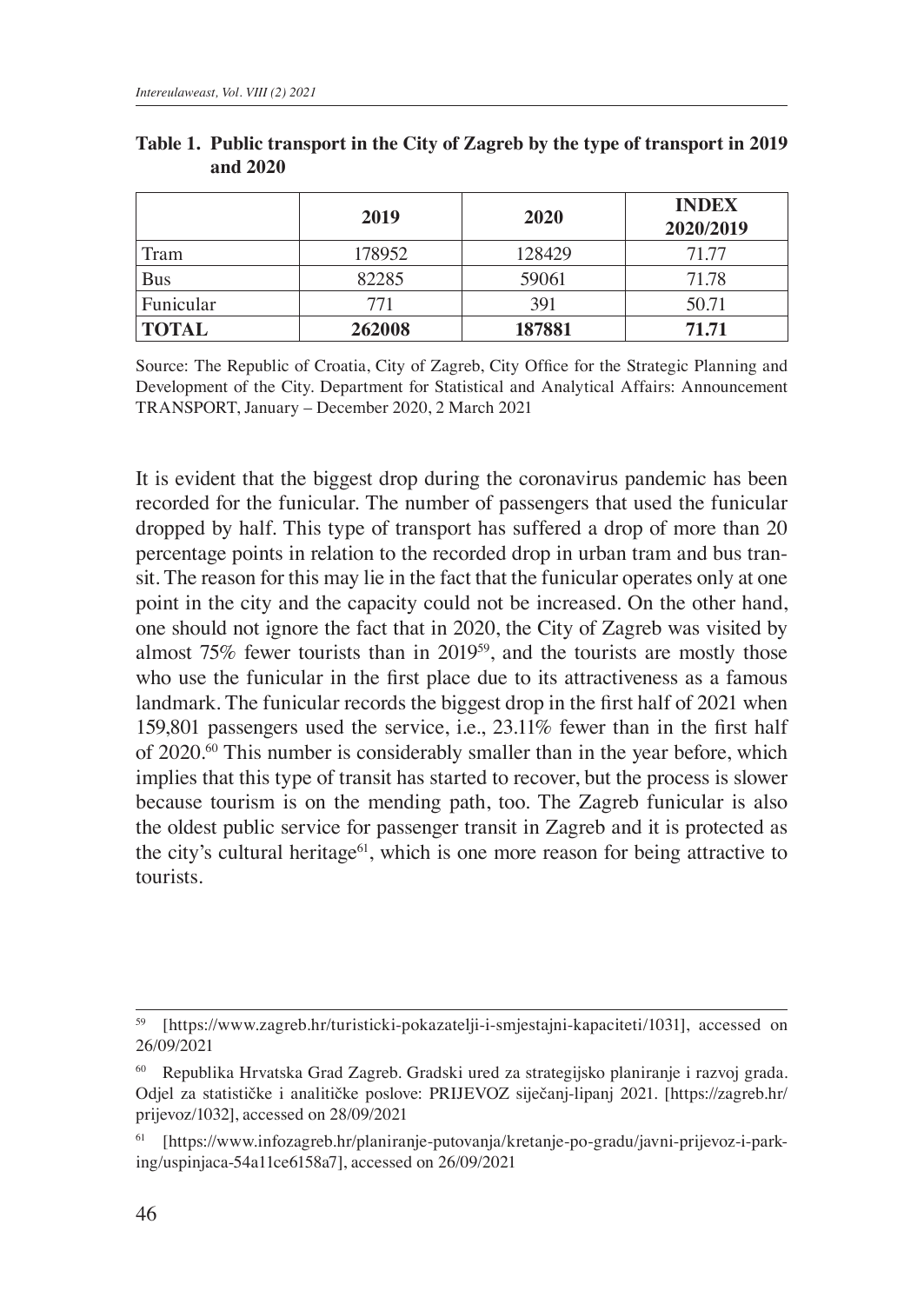

#### **Chart 2. Tram and bus transit in the City of Zagreb, the first half of 2020 and 2021 (000)**

Source: author compiled according to data from The Republic of Croatia, City of Zagreb, City Office for the Strategic Planning and Development of the City. Department for Statistical and Analytical Affairs: Announcement TRANSPORT, January – June 2020 – 2021 [https://zagreb. hr/prijevoz/1032], accessed on 28/09/2021

Public transport in the City of Zagreb has been recording very good results in the first half of 2021. Compared to the year 2020, the drop in urban tram transit for the first half of 2021 was 12%, and 15.33% for bus transit. Although these rates are on the negative side, it should be noted that they are considerably smaller than in the year before recorded in some European cities. The best path towards recovery for the City of Zagreb would be promoting the public transit services as being safe and making sure that the passengers know how public transport providers are doing all they can to bring the risk down to the minimum. Bringing tourists back is also crucial for the recovery of public transit in the City.

## **4. CONCLUSION**

In the past, we faced several pandemics, but none has influenced all the segments of life and the entire society such as the coronavirus pandemic. Unlike those before, this pandemic has considerably affected the mobility of the population. Global air transport has almost been left paralyzed, except for air freight transport and the situation has not been much different on the ground. The first outbreak brought the biggest drop in passenger transit and the following drops, though being high, still have been smaller than that first shocking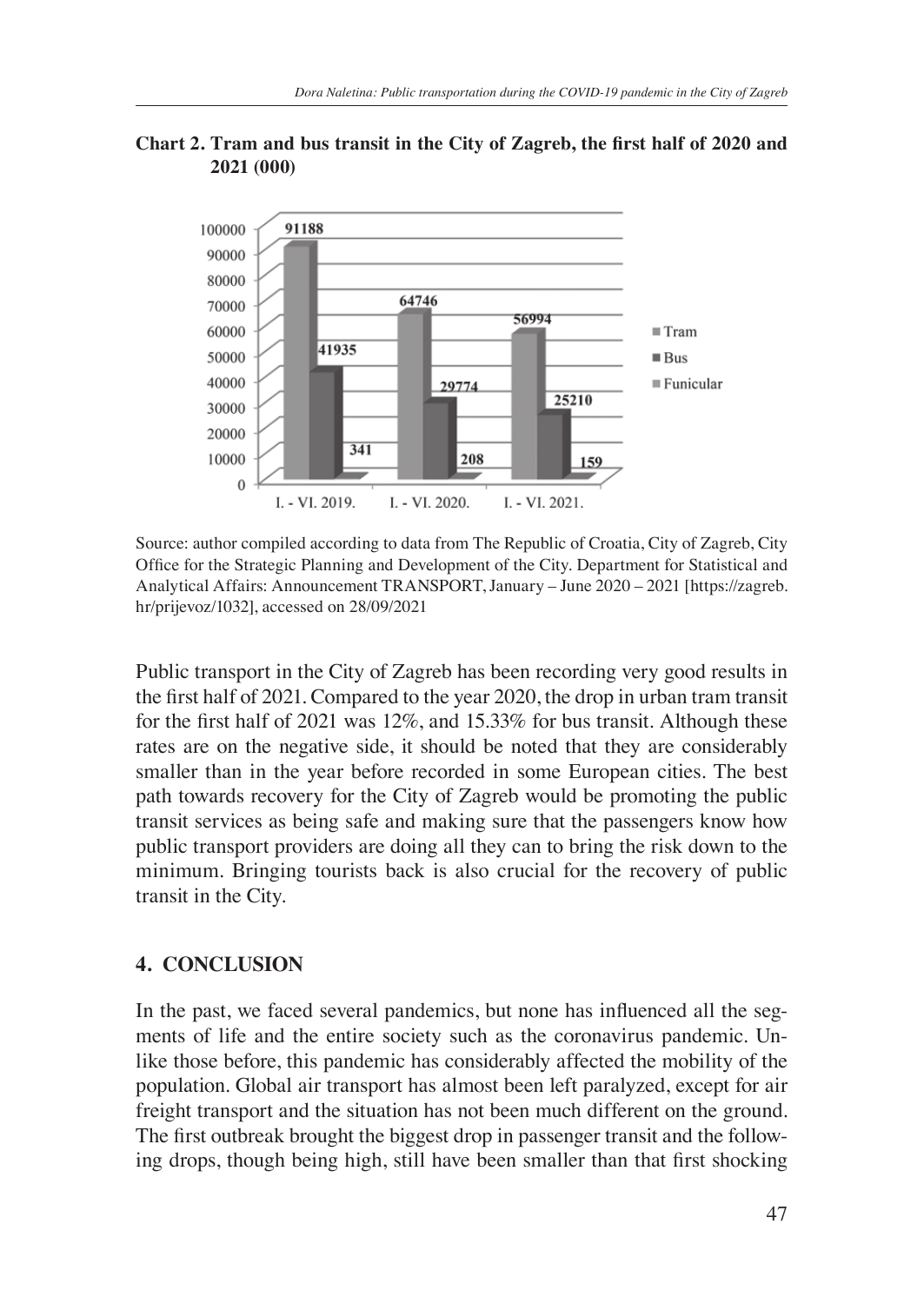one. The drop in passenger transit in public transport is partly the consequence of the limitations introduced in public transport, partly the result of many people staying and working from home, and partly caused by the fear that public transport is not safe.

Almost all EU member states have been forced to implement measures for reducing the risk of COVID-19 transmission in public transport. The big issues in the further implementation of these measures are the costs and the questionable functioning of the system in those conditions. It is vital that the public is informed on the steps that are being taken to ensure safety and minimize the health risks, therein regaining the passengers' trust in the public transport system. The studies have so far confirmed that a certain number of users have no intention of using these services in the future for fear of their health and that is why more people cycle or use their private vehicles for commuting. The increased use of private vehicles is definitely not in anybody's best interest since the efforts made by the EU over the last decade, in particular, have been aimed at reducing pollution and the carbon footprint.

In the Republic of Croatia, as well as in other countries, public transit was temporarily completely closed, and ever since has been limited by safety measures. The analysis of the transit in the Republic of Croatia and its capital shows the drop-off passengers in all transportation types in public transit, but this drop is smaller than in most other EU member states. With the aim of returning to the state from before the pandemic as soon as possible, it is necessary to revise the existing strategies in public transport. They should encompass European standards for the prevention and detection of specific dangers and the procedures for ensuring safe mobility for people during crises. Since Croatia is oriented towards tourism, it is crucial to regain the trust of the tourist as well, because otherwise, regardless of the revision of the strategies, it will be hard to reach the numbers from before the pandemic.

### **LITERATURE**

- 1. Abdullah, M., Ali, N., Dias, C., Campisi, T., Javid, M. A.: Exploring the Traveler's Intentions to Use Public Transport during the COVID-19 Pandemic While Complying with Precautionary Measures, Applied Sciences, 11(8)2021. – DOI: https://doi.org/10.3390/app11083630
- 2. Bernhardt, J.: Decline in ridership, adapted timetables and disinfection-robots The impact of Corona/Covid-10 on public transport, Urban Transport Magazine, 25.03.2020. [https://www.urban-transport-magazine.com/en/decline-in-ridershipadapted-timetables-and-disinfection-robots-the-impact-of-corona-covid-10-onpublic-transport/], accessed on 05/09/2021.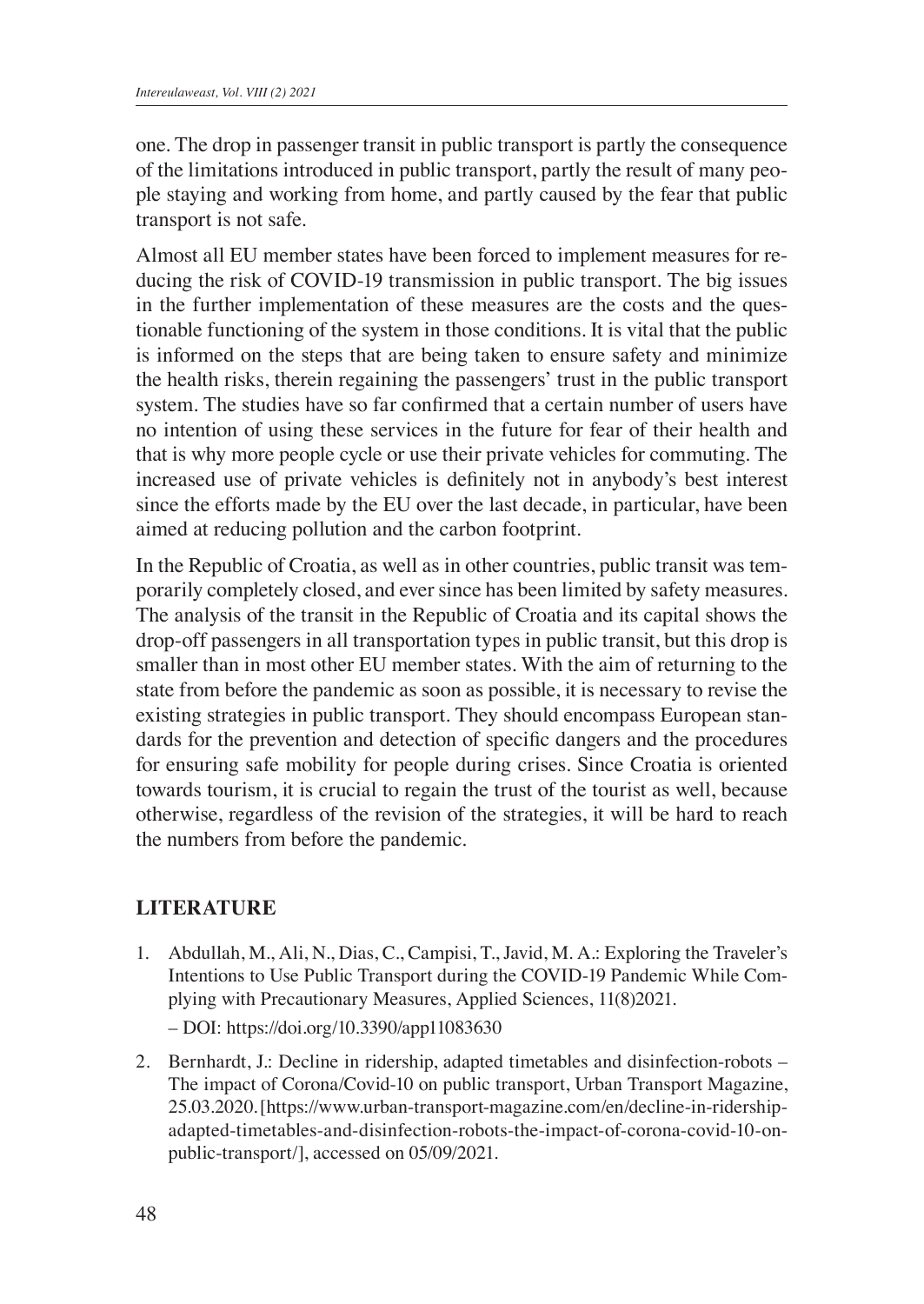3. Borkowski, P., Jażdżewska-Gutta, M., Szmelter-Jarosz, A.: Lockdowned: Everyday mobility changes in response to COVID-19, Journal of Transport Geography, 90(January 2021).

– DOI: https://doi.org/10.1016/j.jtrangeo.2020.102906

4. Budd, L., Ison, S.: Responsible Transport: A post-COVID agenda for transport policy and practice, Transportation Research Interdisciplinary Perspectives, 6(July 2021).

– DOI: https://doi.org/10.1016/j.trip.2020.100151

- 5. Chapuis, R., Tadjeddine, K., Chinn, D., Holmes, R., Knol, A., Speksnijder, L., Wolfs, K., Lotz, C., Stern S.: Restoring public transit amid COVID-19: What European cities can learn from one another, 05.06.2020. [https://www.mckinsey. com/industries/travel-logistics-and-infrastructure/our-insights/restoring-publictransit-amid-covid-19-what-european-cities-can-learn-from-one-another, accessed on 19/09/2021.
- 6. Croatian Bureau of statistics: Effects of the COVID-19 pandemic on socioeconomic indicators. [https://www.dzs.hr/Eng/Covid-19/transport.html], accessed on 25/09/2021.
- 7. Croatian Bureau of Statistics: Transport first quarter of 2021, 14.05.2021. [https:// www.dzs.hr/Hrv\_Eng/publication/2021/05-01-01\_01\_2021.htm], accessed on 25/09/2021.
- 8. Culbertson, A., Aguilar-Garcia, C.: Coronavirus: Why public transport could be safer than we thought, Sky News, 07.10.2021. [https://news.sky.com/story/coronavirus-why-public-transport-could-be-safer-than-we-thought-12091657], accessed on 11/10/2021.
- 9. Eisenmann, C., Nobis, C., Kolarova, V., Lenz, B., Winkler, C.: Transport mode use during the COVID-19 lockdown period in Germany: The car became more important, public transport lost ground, Transport policy, 103(March 2021). – DOI: https://doi.org/10.1016/j.tranpol.2021.01.012
- 10. European Commission: Clean transport, Urban transport, Public transport. [https://ec.europa.eu/transport/themes/urban/urban\_mobility/urban\_mobility\_ actions/public\_transport\_en], accessed on 11/09/2021.
- 11. Krell, K., Hunkin, S.: Making Public Transport safe & acceptable in times of cOVID-19. Interreg Europe. Policy Learning Platform, 07 July 2020. [https:// www.interregeurope.eu/fileadmin/user\_upload/plp\_uploads/PLP\_COVID-PublicTransport.pdf], accessed on 12/09/2021.
- 12. Lock, O.: Cycling Behaviour Changes as a Result of COVID-19: A Survey of Users in Sydney, Australia, Findings, 2020. – DOI: https://doi.org/10.32866/001c.13405
- 13. Luman, R.: European public transport shows signs of sustained recovery, ING Think, 01.09.2021. [https://think.ing.com/articles/european-public-transport-shows-signs-of-sustained-recovery], accessed on 15/09/2021.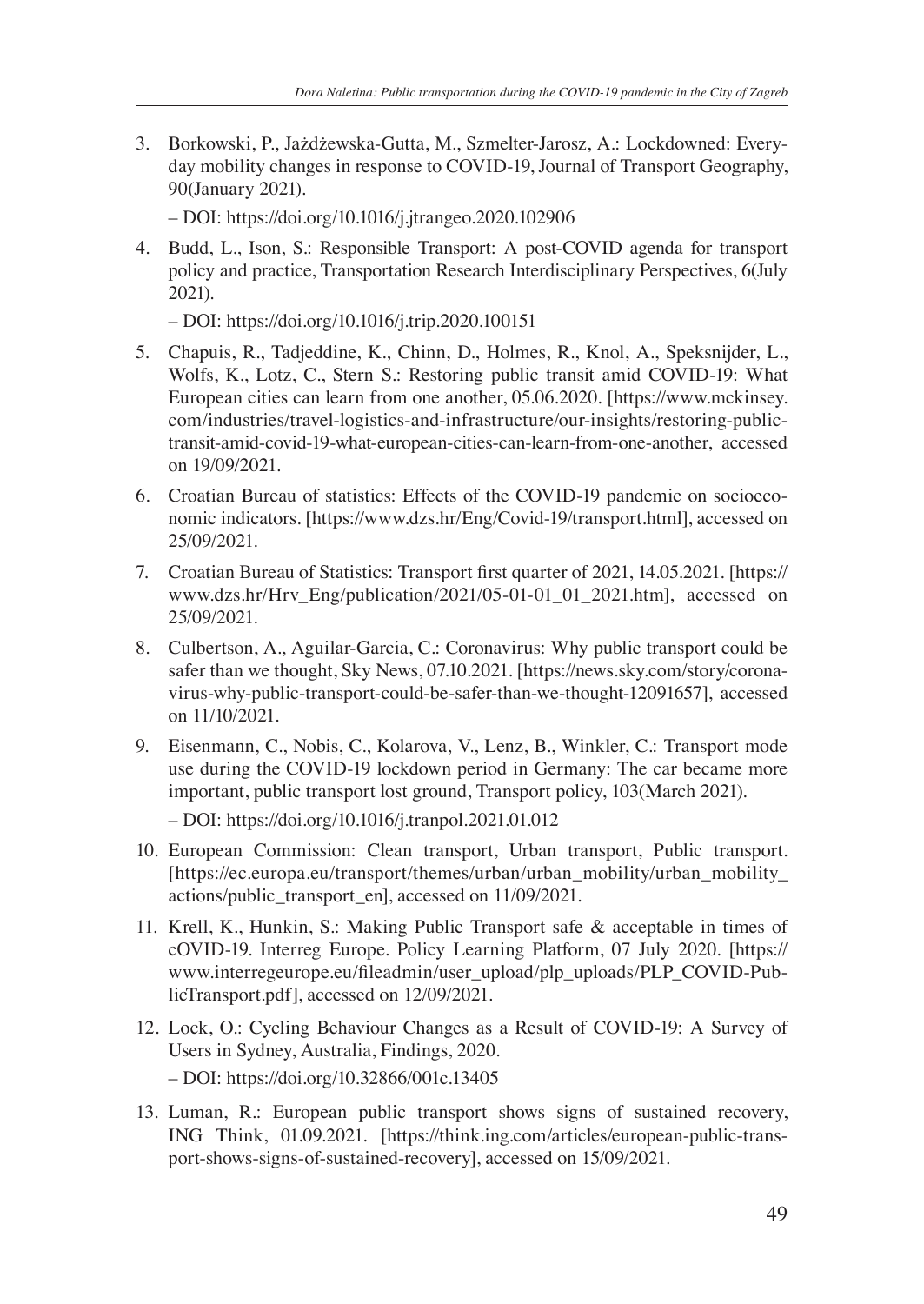- 14. Medina, M.A., Grasso, D.: Less travel, fear of contagion: Why Spain's public transportation is facing its biggest crisis ever, 18.01.2021. [https://english.elpais. com/spanish\_news/2021-01-18/less-travel-fear-of-contagion-why-spains-publictransportation-is-facing-its-biggest-crisis-ever.html], accessed on 26/09/2021.
- 15. Morita, H.; Nakamura, S.; Hayashi, Y.: Changes of Urban Activities and Behaviors Due to COVID-19 in Japan, SSRN Electron, May 2020. [https://papers.ssrn. com/sol3/papers.cfm?abstract\_id=3594054], accessed on 14/09/2021.

– DOI: https://doi.org/10.2139/ssrn.3594054

- 16. Narodne novine: Odluka o mjerama ograničavanja javnog prijevoza u linijskom obalnom pomorskom prometu, broj 34(2020) [https://narodne-novine.nn.hr/clanci/sluzbeni/2020\_03\_34\_732.html], accessed on 21/09/2021.
- 17. Orro, A., Novales, M., Monteagudo, Á., Pérez-López, J. B., Bugarín, M. R.: Impact on city bus transit services of the COVID–19 lockdown and return to the new normal: the case of A Coruña (Spain), Sustainability, 12(17)2020.

– DOI: https://doi.org/10.3390/su12177206

18. Przybylowski, A., Stelmak, S., Suchanek, M.: Mobility behaviour in view of the impact of the COVID-19 pandemic—public transport users in Gdansk case study, Sustainability, 13(1)2021.

– DOI: https://doi.org/10.3390/su13010364

19. Rasca, S., Markvica, K., Ivanschitz, B. P.: Impacts of COVID-19 and pandemic control measures on public transport ridership in European urban areas–The cases of Vienna, Innsbruck, Oslo, and Agder, Transportation Research Interdisciplinary Perspectives, Vol.10(June)2021.

– DOI: https://doi.org/10.1016/j.trip.2021.100376

- 20. Republika Hrvatska Grad Zagreb. Gradski ured za strategijsko planiranje i razvoj grada. Odjel za statističke i analitičke poslove: Priopćenje PRIJEVOZ siječanj-prosinac 2020, 02.03.2021. [https://www.zagreb.hr/userdocsimages/arhiva/statistika/2017/prijevoz%20i%20skladistenje%202017/Prijevoz%20IV%20 tromj%202017..pdf], accessed on 24/09/2021
- 21. Republika Hrvatska Grad Zagreb. Gradski ured za strategijsko planiranje i razvoj grada. Odjel za statističke i analitičke poslove: PRIJEVOZ siječanj-lipanj 2021. [https://zagreb.hr/prijevoz/1032], accessed on 28/09/2021
- 22. Schmöcker, J. D., Bell, M. G., Lam, W. H. (2010): Importance of public transport, Journal of Advanced Transportation, 38(1)(2010). – DOI: https://doi.org/10.1002/atr.5670380102
- 23. Séveno, V. Number of people using Amsterdam public transport drops by more than half, IAM EXPAT, 13.07.2020. [https://www.iamexpat.nl/expat-info/dutchexpat-news/number-people-using-amsterdam-public-transport-drops-more-half], accessed on 15/09/2021.